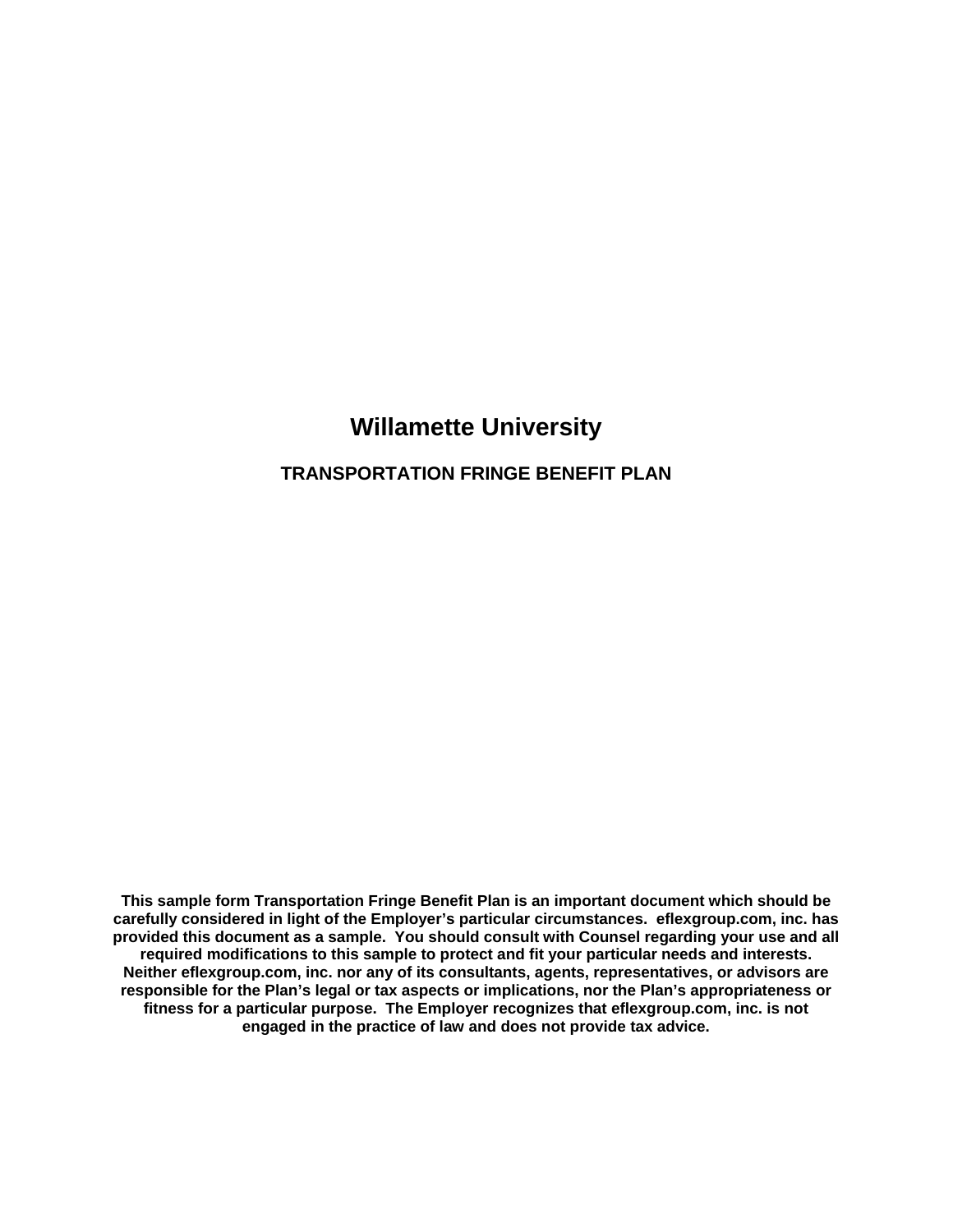# TABLE OF CONTENTS

| 1.1<br>1.2                                                                                  | ARTICLE I INTRODUCTION<br><b>Establishment of Plan</b><br>Legal Status                                                                                                                                                                                                                                                                                                                                                                                                                                                                                                                | 1<br>1<br>$\mathbf{1}$                                                                                                                                          |
|---------------------------------------------------------------------------------------------|---------------------------------------------------------------------------------------------------------------------------------------------------------------------------------------------------------------------------------------------------------------------------------------------------------------------------------------------------------------------------------------------------------------------------------------------------------------------------------------------------------------------------------------------------------------------------------------|-----------------------------------------------------------------------------------------------------------------------------------------------------------------|
| 2.1                                                                                         | ARTICLE II DEFINITIONS<br><b>Definitions</b>                                                                                                                                                                                                                                                                                                                                                                                                                                                                                                                                          | 1<br>$\mathbf{1}$                                                                                                                                               |
| 3.1<br>3.2<br>3.3                                                                           | ARTICLE III ELIGIBILITY AND PARTICIPATION<br><b>Eligibility to Participate</b><br><b>Termination of Participation</b><br>Participation Following Termination of Employment or Loss of Eligibility                                                                                                                                                                                                                                                                                                                                                                                     | 4<br>4<br>$\overline{4}$<br>$\overline{4}$                                                                                                                      |
| 4.1<br>4.2<br>4.3                                                                           | ARTICLE IV METHOD AND TIMING ELECTIONS<br><b>Elections When First Eligible</b><br>New Elections Permitted for Future Periods of Coverage<br>Elections Irrevocable During One-Month Period of Coverage                                                                                                                                                                                                                                                                                                                                                                                 | 5<br>5<br>$\mathbf 5$<br>6                                                                                                                                      |
| 5.1<br>5.2<br>5.3<br>5.4                                                                    | ARTICLE V BENEFITS OFFERED AND METHOD OF FUNDING<br><b>Benefits Offered</b><br><b>Employer and Participant Contributions</b><br>Using Compensation Reductions to Make Contributions<br><b>Funding This Plan</b>                                                                                                                                                                                                                                                                                                                                                                       | 6<br>$\,6$<br>$\,6$<br>$\,6$<br>$\overline{7}$                                                                                                                  |
| 6.1<br>6.2<br>6.3<br>6.4<br>6.5<br>6.6<br>6.7<br>6.8<br>6.9<br>6.10<br>6.11<br>6.12<br>6.13 | ARTICLE VI TRANSPORTATION BENEFITS<br><b>Benefits</b><br><b>Benefit Costs</b><br><b>Eligible Transportation Expenses</b><br>Commuter Highway Vehicle (Van Pool) Benefits<br><b>Transit Pass Benefits</b><br><b>Qualified Parking Benefits</b><br><b>Bicycle Commuting Fringe Benefit</b><br><b>Maximum and Minimum Benefits</b><br>Monthly Statutory Limits for Transportation Benefits<br><b>Establishment of Account</b><br>Carry-Over Rule; Forfeiture of Accounts<br>Reimbursement Procedure (aka Bona Fide Reimbursement Arrangement)<br><b>Reimbursements After Termination</b> | 7<br>$\overline{7}$<br>$\overline{7}$<br>$\begin{array}{c} 8 \\ 8 \end{array}$<br>$\overline{9}$<br>10<br>11<br>11<br>122<br>12 <sub>2</sub><br>133<br>13<br>14 |
| 7.1<br>7.2<br>7.3<br>7.4<br>7.5                                                             | ARTICLE VII RECORDKEEPING AND ADMINISTRATION<br>Administrator<br>Powers of the Administrator<br>Reliance on Participant, Tables, etc.<br>Provision for Third-Party Plan Service Providers<br>Liability                                                                                                                                                                                                                                                                                                                                                                                | 15<br>15<br>15<br>16<br>16<br>16                                                                                                                                |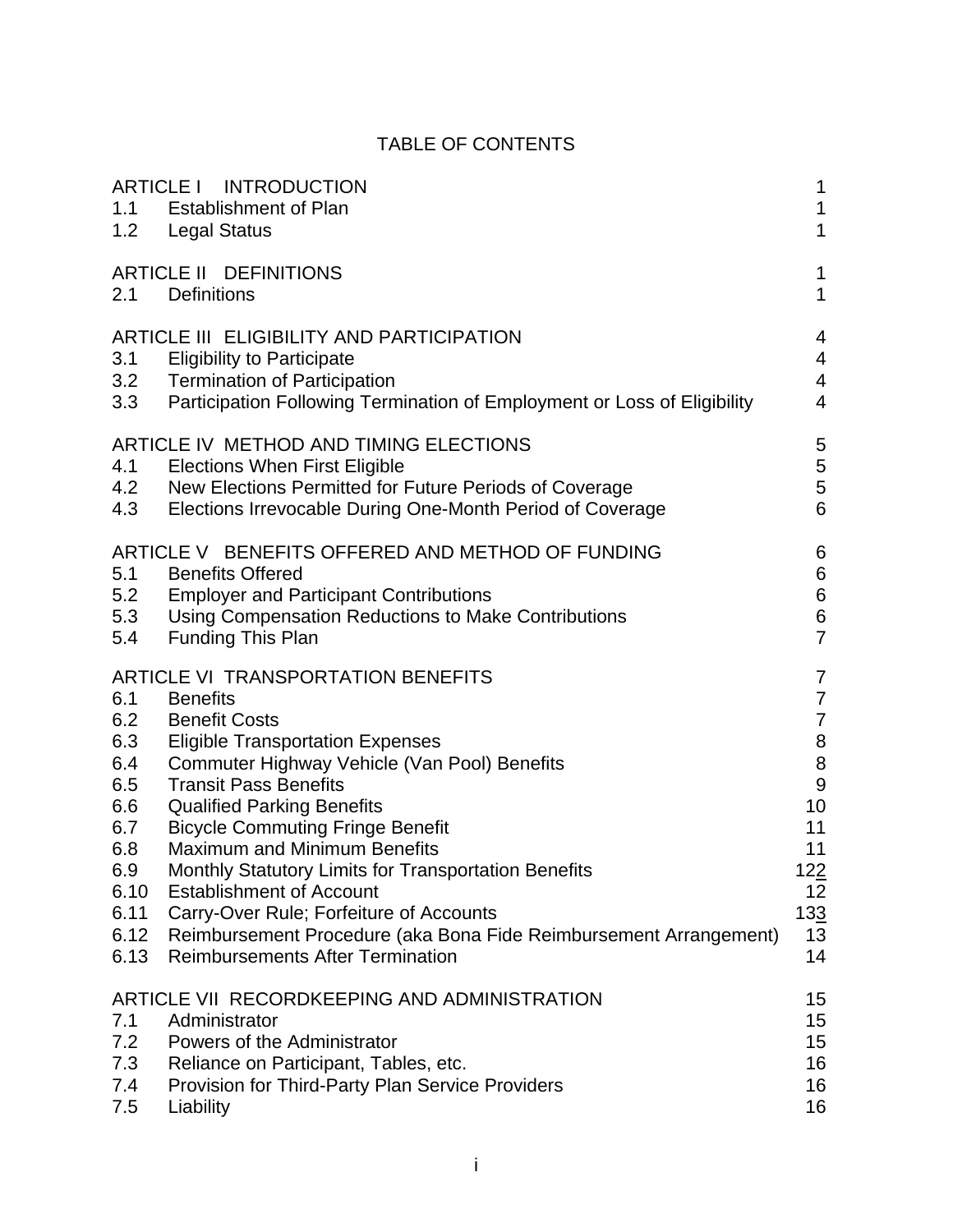| 7.6<br>7.7 | Inability to Locate Payee<br><b>Effect of Mistake</b> | 16<br>16 |
|------------|-------------------------------------------------------|----------|
|            | ARTICLE VIII GENERAL PROVISIONS                       | 17       |
| 8.1        | <b>Expenses</b>                                       | 17       |
| 8.2        | No Contract of Employment                             | 17       |
| 8.3        | <b>Amendment and Termination</b>                      | 17       |
| 8.4        | Governing Law                                         | 17       |
| 8.5        | Code Compliance                                       | 17       |
| 8.6        | No Guarantee of Tax Consequences                      | 17       |
| 8.7        | Indemnification of Employer                           | 18       |
| 8.8        | Non-Assignability of Rights                           | 18       |
| 8.9        | Procedure If Benefits Are Denied Under This Plan      | 18       |
| 8.10       | Headings                                              | 18       |
| 8.11       | <b>Plan Provisions Controlling</b>                    | 18       |
| 8.12       | Severability                                          | 18       |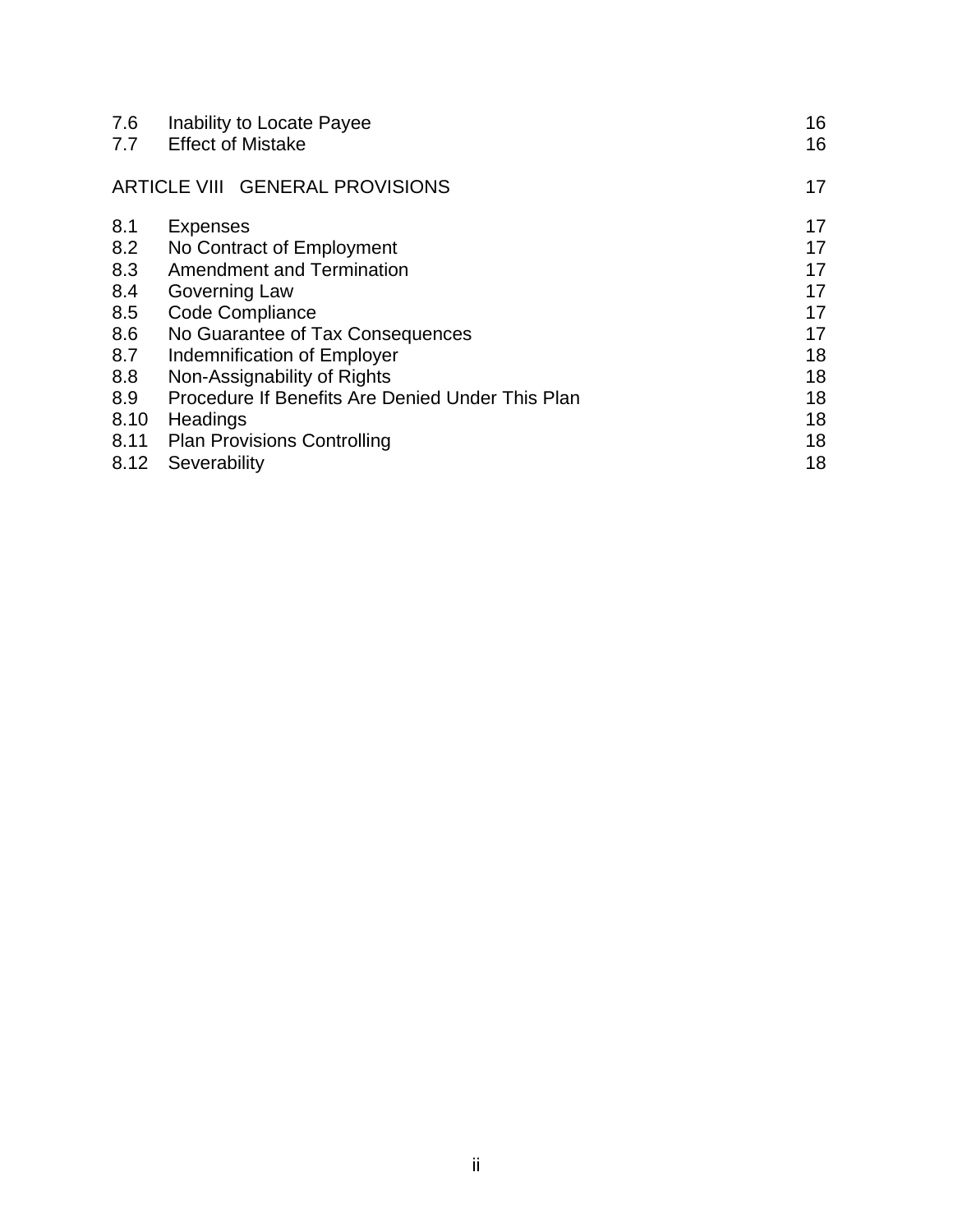#### **TRANSPORTATION FRINGE BENEFIT PLAN**

## **ARTICLE I**

#### **INTRODUCTION**

#### **1.1 Establishment of Plan**

The Employer hereby establishes a Transportation Fringe Benefit Plan (Plan). Capitalized terms used in this Plan that are not otherwise defined shall have the meanings set forth in Article II.

#### **1.2 Legal Status**

This Plan is intended to qualify as a "qualified transportation fringe" benefit plan under Code §132(f) and regulations issued thereunder and shall be interpreted to accomplish that objective. The Transportation Benefits are intended to be eligible for exclusion from participating Employees' gross income under Code §132(f). This document amends and supersedes any previous plans or programs adopted by the Employer intended to qualify as a qualified transportation fringe benefit plan.

## **ARTICLE II**

## **DEFINITIONS**

#### **2.1 Definitions**

The terms used in this Plan shall have the meanings set forth in this Article unless the context in which they are used clearly indicates that some other meaning is intended.

- (a) "**Administrator**" means the Employer.
- (b) "**Code**" means the Internal Revenue Code of 1986, as amended.

#### (c) "**Commuter Highway Vehicle" (aka Van Pool) and "Commuter Highway Vehicle Expenses**" have the meanings described in Section 6.4.

(d) "**Compensation**" means the wages or salary paid to an Employee by the Employer, determined prior to (1) any Compensation Reduction election under this Plan; and (2) any compensation reduction election under any other Code §132(f)(4) transportation fringe benefit plan; but determined after any salary deferral elections under any Code §401(k), 403(b), 408(k) or 457(b) plan or arrangement, and any salary reduction elections under any Code §125 cafeteria plan. Thus, "Compensation" generally means wages or salary paid to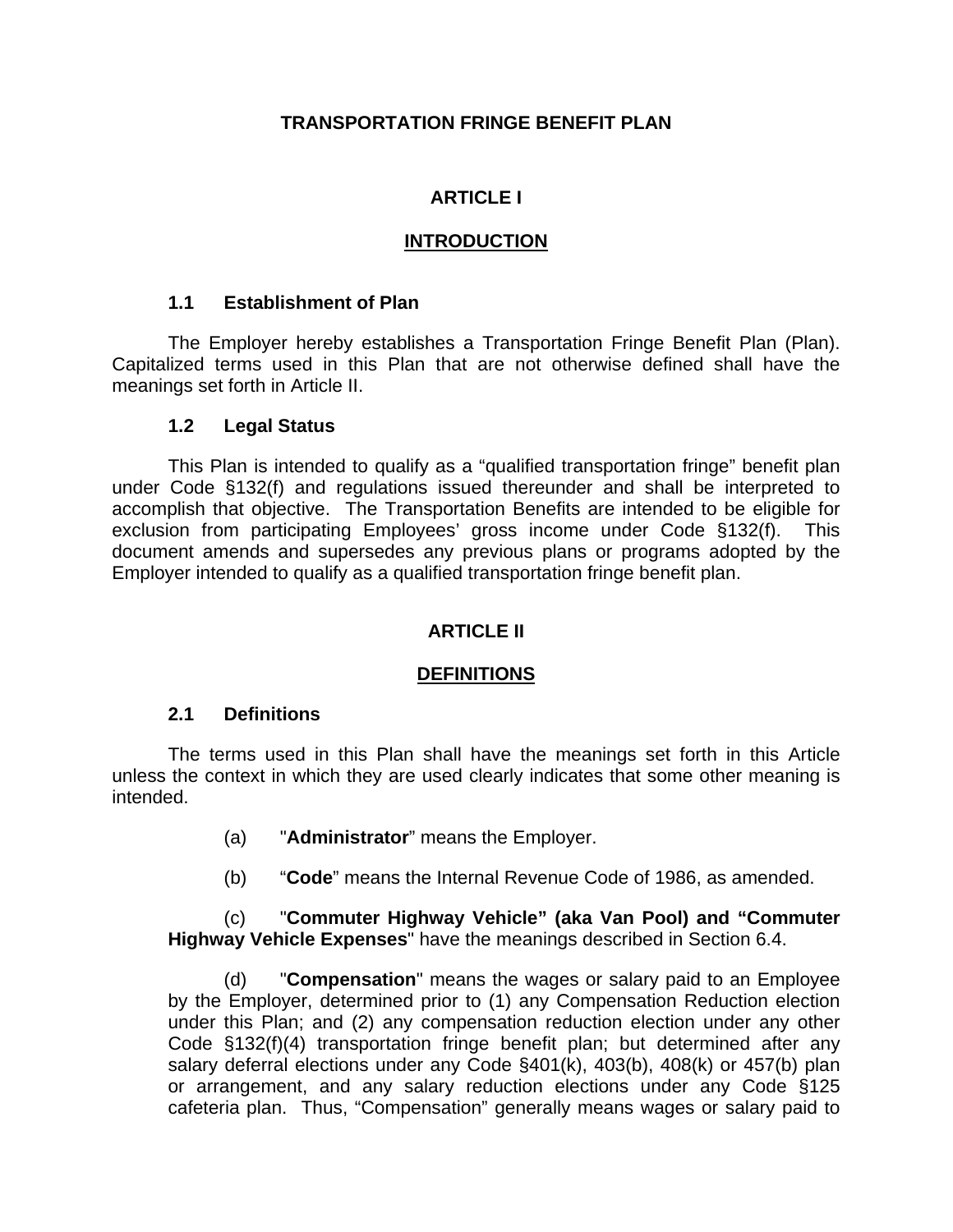an Employee by the Employer, as reported in Box 1 of Form W-2, but adding back any wages or salary foregone by virtue of any election described in (1) or (2) of the prior sentence.

 (e) "**Compensation Reduction**" means the amount by which the Participant's Compensation is reduced and applied by the Employer under this Plan to pay on a pre-tax basis for one of more of the Transportation Benefits elected by the Participant.

(f) "**Cost**" has the meaning described in Section 6.2.

(g) "**Effective Date**" of this Plan is the effective date set forth in the Adoption Agreement

(h) "**Election Form/Compensation Reduction Agreement**" means the form provided by the Administrator for the purpose of allowing an Eligible Employee to participate in this Plan by electing Compensation Reductions to pay for Transportation Expenses. It includes an agreement pursuant to which an Eligible Employee or Participant authorizes the Employer to make Compensation Reductions.

(i) "**Eligible Employee**" means an Employee eligible to participate in this Plan as provided in Section 3.1.

(j) "**Employee**" means an individual that the Employer classifies as a common-law employee and who is on the Employer's W-2 payroll, but it does not include the following: (1) an individual classified by the Employer as a contract worker, independent contractor, temporary employee or casual employee for the period during which such individual is so classified, whether or not any such individual is on the Employer's W-2 payroll or is determined by the IRS or others to be a common-law employee of the Employer; (2) any individual who performs services for the Employer but who is paid by a temporary or other employment or staffing agency for the period during which such individual is paid by such agency, whether or not such staffing agency is determined by the IRS or others to be a common-law employee of the Employer; (3) any employee covered under a collective bargaining agreement except to the extent provided for in such collective bargaining agreement; (4) any self-employed individual under Code §401(c)(1); (5) any partner; (6) any more-than-2% shareholder of a Subchapter S corporation; or (7) any other individual excluded from participation under Code § 132(f).

(k) "**Employer**" means the entity listed in the Adoption Agreement as the Employer and any Related Employer that adopts this Plan with the approval of the undersigned entity, as listed in the Adoption Agreement. However, for purposes of Section 2.1(a), Article VII and Sections 8.3 and 8.4, "Employer" means only the entity listed in the Adoption Agreement as the Employer and not any Related Employer.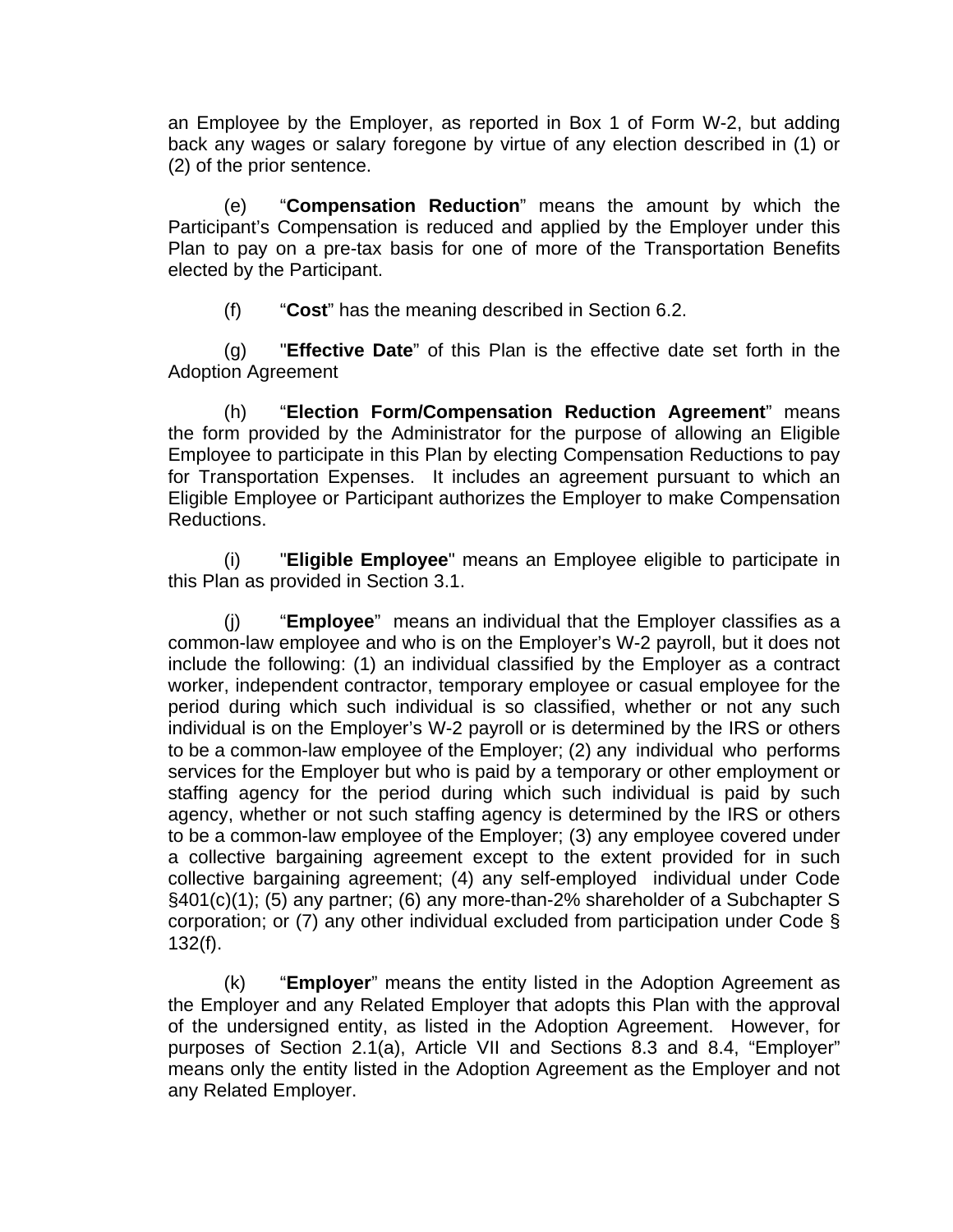(l) "**Employment**" means the performance of services by an Employee for the Employer.

(m) "**Employment Commencement Date**" means the first regularlyscheduled working day on which the Employee first performs an hour of service for the Employer for Compensation.

(n) "**Participant**" means a person who is an Eligible Employee and who is participating in this Plan in accordance with the provisions of Article III. Participants include those who elect one or more of the Transportation Benefits and Compensation Reductions to pay for their share of the Cost for such Transportation Benefits. A Participant also includes someone who is an Eligible Employee with an account balance who is no longer making Compensation Reductions for Transportation Benefits.

(o) "**Period of Coverage**" means a calendar month during which an Election Form/Compensation Reduction Agreement is in effect and irrevocable.

(p) "**Plan**" means the Transportation Fringe Benefit Plan as set forth herein and as amended from time to time.

(q) "**Plan Year**" means the plan year set forth in the Adoption Agreement, provided that a period of less than 12 months may be a Plan Year for the initial Plan Year, the final Plan Year, and for a transition period to a different Plan Year.

(r) "**Qualified Parking Expenses**" has the meaning described in Section 6.6.

(s) "**Related Employer**" means any employer affiliated with the undersigned entity that, under Code §414(b), (c), (m), or (o), is treated as a single employer with the undersigned entity.

(t) "**Transportation Account(s)**" has the meaning described in Section 6.9.

(u) "**Transportation Benefits**" has the meaning described in

Section 6.1.

(v) "**Transportation Expenses**" has the meaning described in

Section 6.3.

(w) "**Transit Pass Expenses**" has the meaning described in

Section 6.5.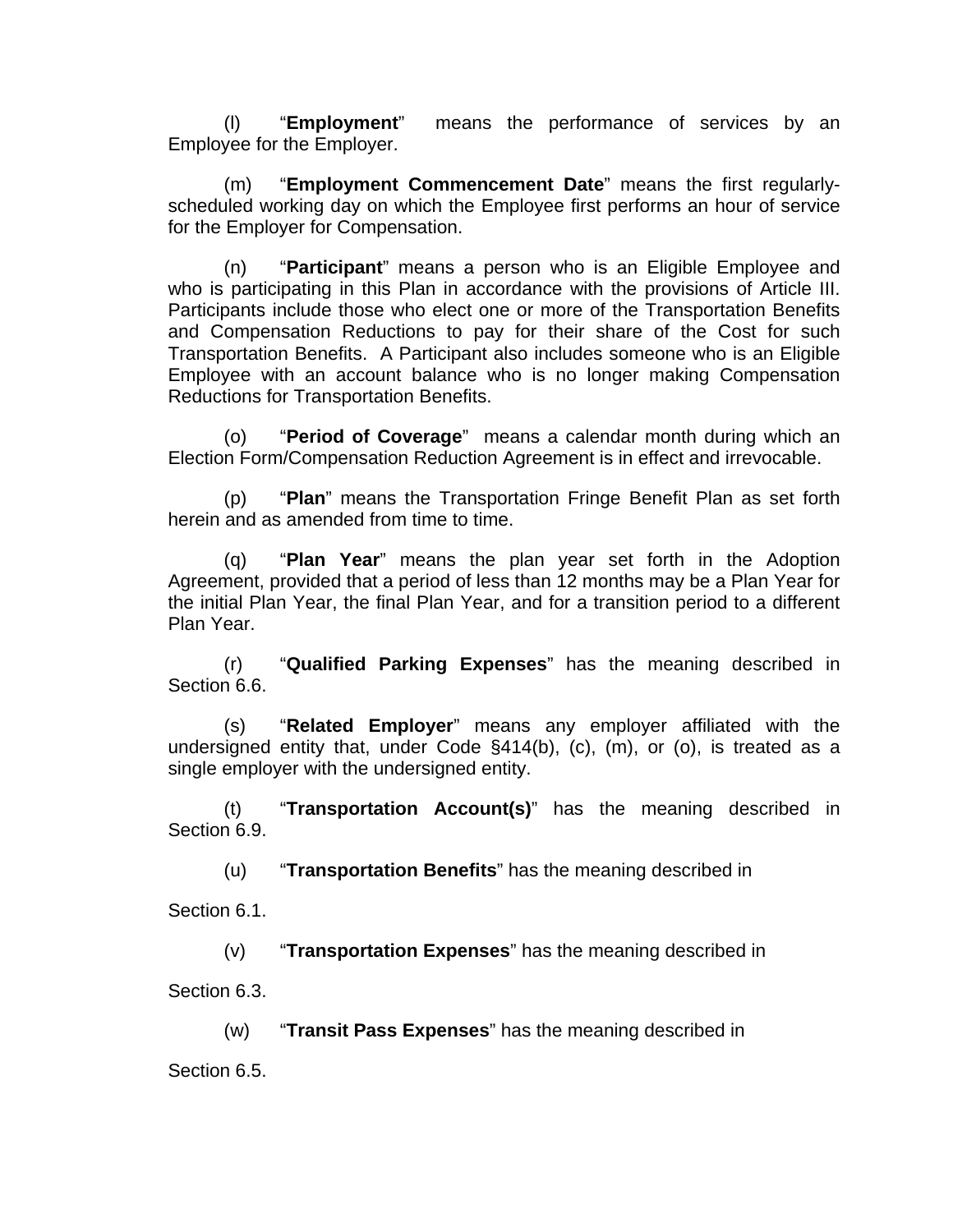## **ARTICLE III**

#### **ELIGIBILITY AND PARTICIPATION**

#### **3.1 Eligibility to Participate**

(a) An individual is eligible to participate in this Plan if the individual:

(1) is an Employee;

(2) meets any requirements related to regularly scheduled hours as set forth in the Adoption Agreement;

(3) meets any waiting period as specified in the Adoption Agreement; and

(4) meets any other requirements for participation specified in the Adoption Agreement.

(b) Once an Employee has met the Plan's eligibility requirements, the Employee may elect coverage effective the first day of the next Period of Coverage following such eligibility, in accordance with the procedures described in Article IV.

#### **3.2 Termination of Participation**

(a) A Participant will cease to be a Participant in this Plan upon the earlier of:

(1) the termination of this Plan;

(2) the date on which the Employee ceases (because of retirement, termination of employment, layoff, reduction in hours, or any other reason) to be an Eligible Employee; or

(3) the date the Participant revokes his or her election for the next Period of Coverage as permitted under Section 4.2.

(b) Reimbursements from the Transportation Accounts after termination of participation will be made pursuant to Section 6.12.

#### **3.3 Participation Following Termination of Employment or Loss of Eligibility**

If an Employee (whether or not a Participant) terminates his or her Employment for any reason, and then is rehired, the Employee must complete any applicable waiting period established by the Employer before again becoming eligible to participate in the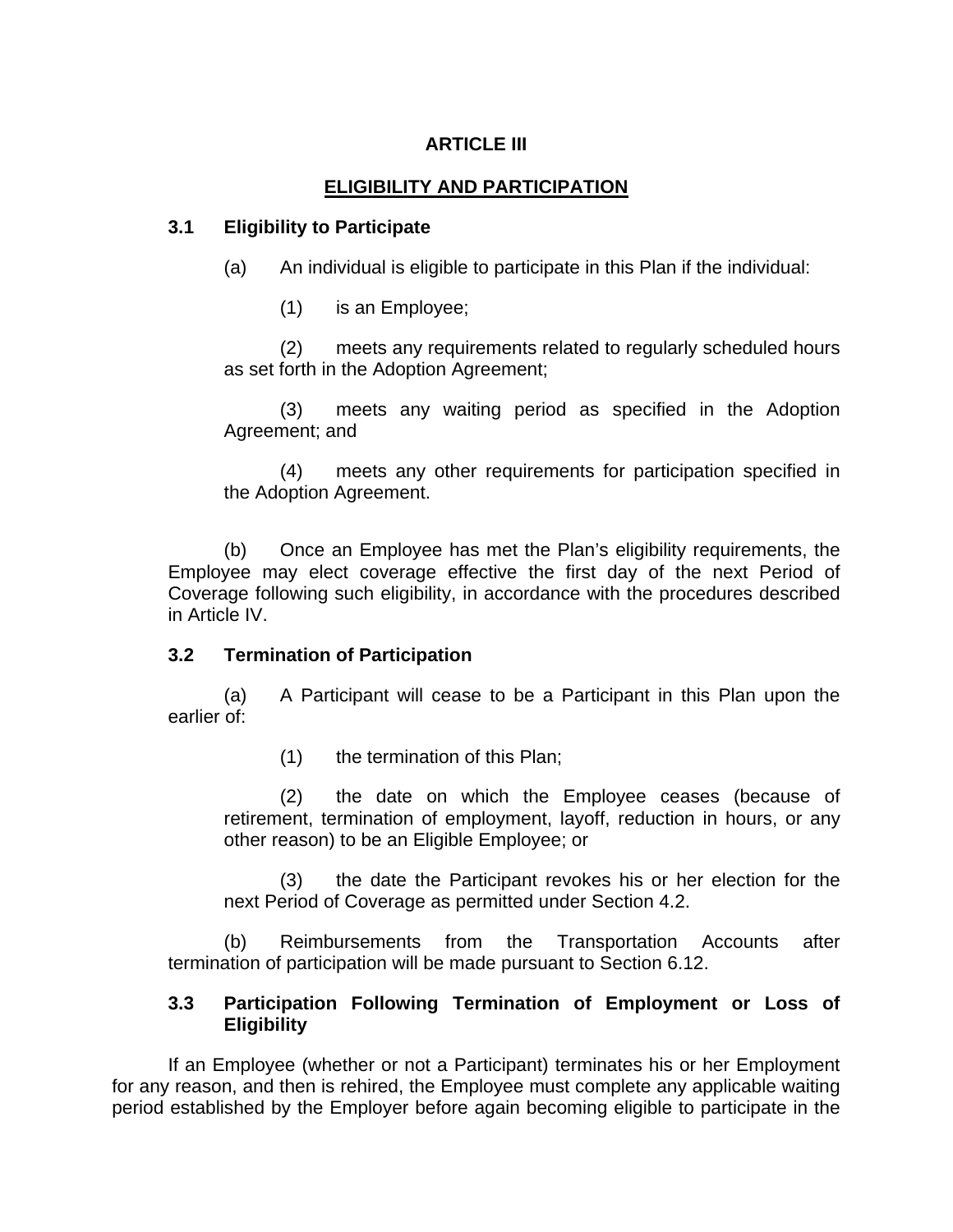Plan. If an Employee (whether or not a Participant) ceases to be an Eligible Employee for any reason (including but not limited to reduction in hours), and then becomes an Eligible Employee, the Employee must complete any applicable waiting period described in Section 3.1 before again becoming eligible to participate in the Plan.

#### **ARTICLE IV**

#### **METHOD AND TIMING ELECTIONS**

#### **4.1 Elections When First Eligible**

An Employee may commence participation on the first day of the Period of Coverage after the eligibility requirements have been satisfied. The election shall be made by submitting an Election Form/Compensation Reduction Agreement to the Administrator before the first day of the Period of Coverage in which participation will commence (or within such other time frames as the Administrator shall determine in its sole discretion). The Election Form/Compensation Reduction Agreement must be made before (a) the date on which the Period of Coverage to which it relates commences; and (b) the date on which the Transportation Benefits to which it relates are provided. (For purposes of determining whether an election relates to Transportation Benefits, the date on which Transportation Benefits are "provided' is (a) the date the Employee receives a Voucher or similar item; or (b) in any other case, the date the Employee uses the Transportation Benefit.) If an Eligible Employee makes an election to participate when first eligible, then the Employee becomes a Participant on the first day of the next Period of Coverage. Such election will automatically renew for subsequent Periods of Coverage unless the Employee submits a new Election Form/Compensation Reduction Agreement to the Administrator prior to the first day of the next Period of Coverage, as described in Section 4.2.

#### **4.2 New Elections Permitted for Future Periods of Coverage**

A Participant (or an Eligible Employee not currently participating) may make a new election for future Periods of Coverage by submitting a new Election Form/Compensation Reduction Agreement to the Administrator. The new Election Form/Compensation Reduction Agreement must be submitted to the Administrator and must be made before (a) the date on which the Period of Coverage to which it relates commences; and (b) the date on which the Transportation Benefits to which it relates are "provided" as defined in Section 4.1. Such election will automatically renew for subsequent Periods of Coverage unless the Employee submits a new Election Form/Compensation Reduction Agreement to the Administrator prior to the first day of the next Period of Coverage.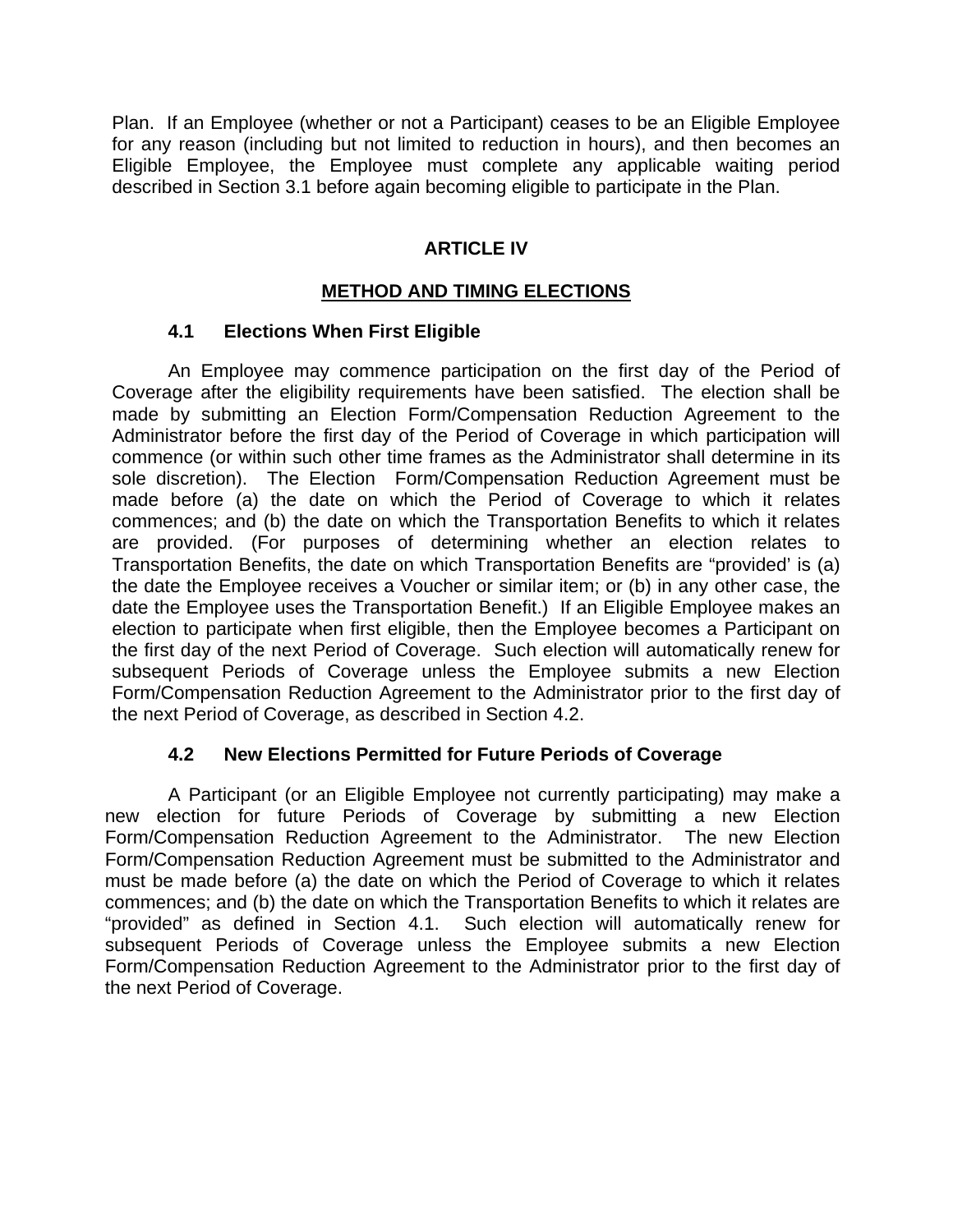#### **4.3 Elections Irrevocable During One-Month Period of Coverage**

A Participant's election under the Plan is irrevocable for the duration of the onemonth Period of Coverage to which it relates. In other words, the Participant may not change any elections for the duration of the Period of Coverage regarding:

- (a) participation in this Plan;
- (b) Compensation Reduction amounts; or
- (c) Election of particular Transportation Benefits.

## **ARTICLE V**

## **BENEFITS OFFERED AND METHOD OF FUNDING**

## **5.1 Benefits Offered**

When eligible as described under Article IV and as specified in the Adoption Agreement, Participants will be given the opportunity to elect one or more of the following Transportation Benefits:

- (a) Commuter Highway Vehicle Benefits, as described in Section 6.4;
- (b) Transit Pass Benefits, as described in Section 6.5; and
- (c) Qualified Parking Benefits, as described in Section 6.6.

## **5.2 Employer and Participant Contributions**

(a) *Employer Contributions.* The Employer may, in its discretion, contribute towards the Cost of Transportation Benefits for any classification of Participants.

(b) *Participant Contributions*. Participants who elect any of the Transportation Benefits must pay for their share of the Cost on a pre-tax Compensation Reduction Basis.

## **5.3 Using Compensation Reductions to Make Contributions**

(a) *Compensation Reductions per Pay Period*. The Compensation Reduction per pay period for a Participant is, for the Transportation Benefits elected, an amount equal to (i) the monthly Cost for such Benefits (as described in Section 6.2) times the number of monthly Periods of Coverage remaining in the Plan Year (commencing with the first Period of Coverage elected by the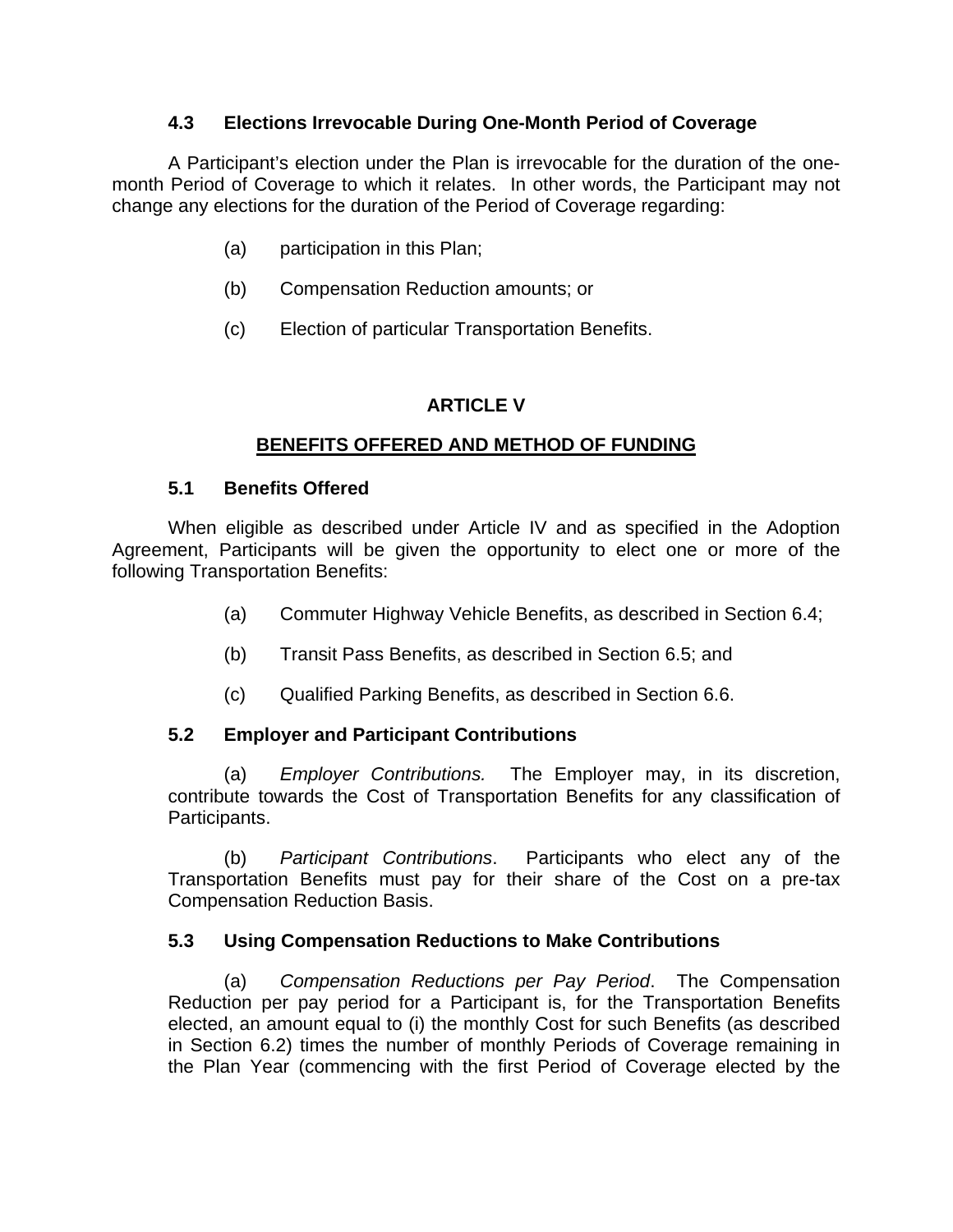Participant), (ii) divided by the number of pay periods remaining in the Plan Year, or as otherwise agreed upon between the Employer and the Participant

(b) *Compensation Reduction Balance Upon Termination of Coverage*. If, as of the date that any elected coverage under this Plan terminates, a Participant's year-to-date Compensation Reductions exceed or are less than the Participant's required contributions for the coverage, then the Employer will, as applicable, either return the excess to the Participant as additional taxable wages or recoup the due Compensation Reduction amounts from any remaining Compensation.

## **5.4 Funding This Plan**

All of the amounts payable under this Plan shall be paid from the general assets of the Employer. Nothing herein will be construed to require the Employer or the Administrator to maintain any fund or to segregate any amount for the benefit of any Participant, and no Participant or other person shall have any claim against, right to, or security or other interest in any fund, account or asset of the Employer from which any payment under this Plan may be made. There is no trust or other fund from which benefits are paid. While the Employer has complete responsibility for the payment of benefits out of its general assets, it may hire an outside paying agent to make benefit payments on its behalf. The maximum contributions that may be made under this Plan for a Participant is the total of the maximums that may be elected (a) as Employer and Participant contributions as described in Section 5.3; and (b) as described in Section  $6.7(b)$ .

## **ARTICLE VI**

## **TRANSPORTATION BENEFITS**

## **6.1 Benefits**

An Eligible Employee can elect to participate in this Plan by electing (a) to receive benefits in the form of reimbursements for Transportation Expenses (Transportation Benefits), and (b) to pay the Participant's share of the Cost for such benefits on a pre-tax Compensation Reduction basis. Such election is irrevocable for the duration of the monthly Period of Coverage to which it relates; however, a Participant can make a new election for future Periods of Coverage as described in Section 4.2.

#### **6.2 Benefit Costs**

The monthly cost ("Cost") for a Participant's Transportation Benefits is equal to the monthly benefit amount elected by the Participant .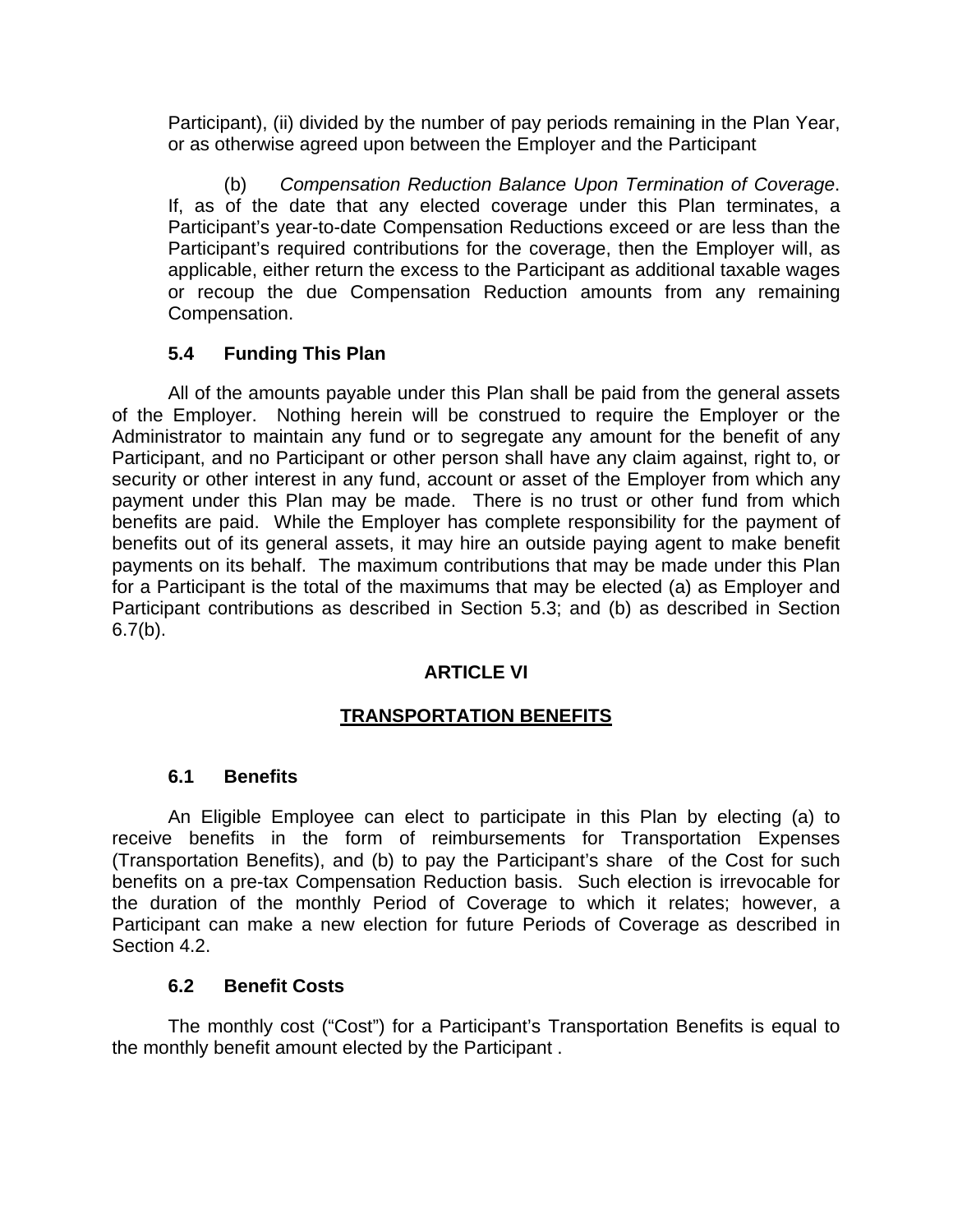## **6.3 Eligible Transportation Expenses**

An Eligible Employee can elect to participate in this Plan by electing to receive reimbursement for Transportation Expenses specified in the Adoption Agreement incurred or paid during the Period of Coverage for which an election is in force, provided that the Participant is currently an Eligible Employee at the time the Transportation Benefit is "provided," as described in Section 4.1. Only eligible employee's expenses are allowed; family member's expenses are not eligible.

(a) *Incurred or Paid.* A Transportation Expense is incurred at the time the transportation service giving rise to the expense is furnished. A Transportation Expense is paid when the Participant formally pays for the service; it is not paid when the Participant is formally billed for or charged for the service.

(b) *Transportation Expenses*. "Transportation Expenses" means those qualified expenses incurred or paid by the Employee to purchase or pay for Transit Pass Expenses, Commuter Vehicle Expenses and/or Qualified Parking Expenses incurred or paid for purposes of transportation between an Employee's residence and regular place of Employment.

#### **6.4 Commuter Highway Vehicle (Van Pool) Benefits**

If permitted by the Employer, an Eligible Employee can elect to participate in this Plan by electing (a) to receive benefits in the form of reimbursements for Commuter Highway Vehicle Expenses (Commuter Highway Vehicle Benefits), subject to the limits described in Section 6.8, and (b) to pay the Cost for such benefits on a pre-tax Compensation Reduction basis. Only eligible employee's expenses are allowed; family member's expenses are not eligible.

(a) *Commuter Highway Vehicle Expenses*. "Commuter Highway Vehicle Expenses" means expenses incurred or paid for transportation in a Commuter Highway Vehicle if such transportation is provided to an Employee in connection with travel between the Employee's residence and place of Employment.

(b) *Commuter Highway Vehicle*. "Commuter Highway Vehicle" means any highway vehicle:

(1) that has a seating capacity of at least six (6) adults (excluding the driver), and

(2) of which at least eighty percent (80%) of the mileage for a year is reasonably expected to be used:

(A) for purposes of transporting Employees in connection with travel between their residences and their places of Employment; and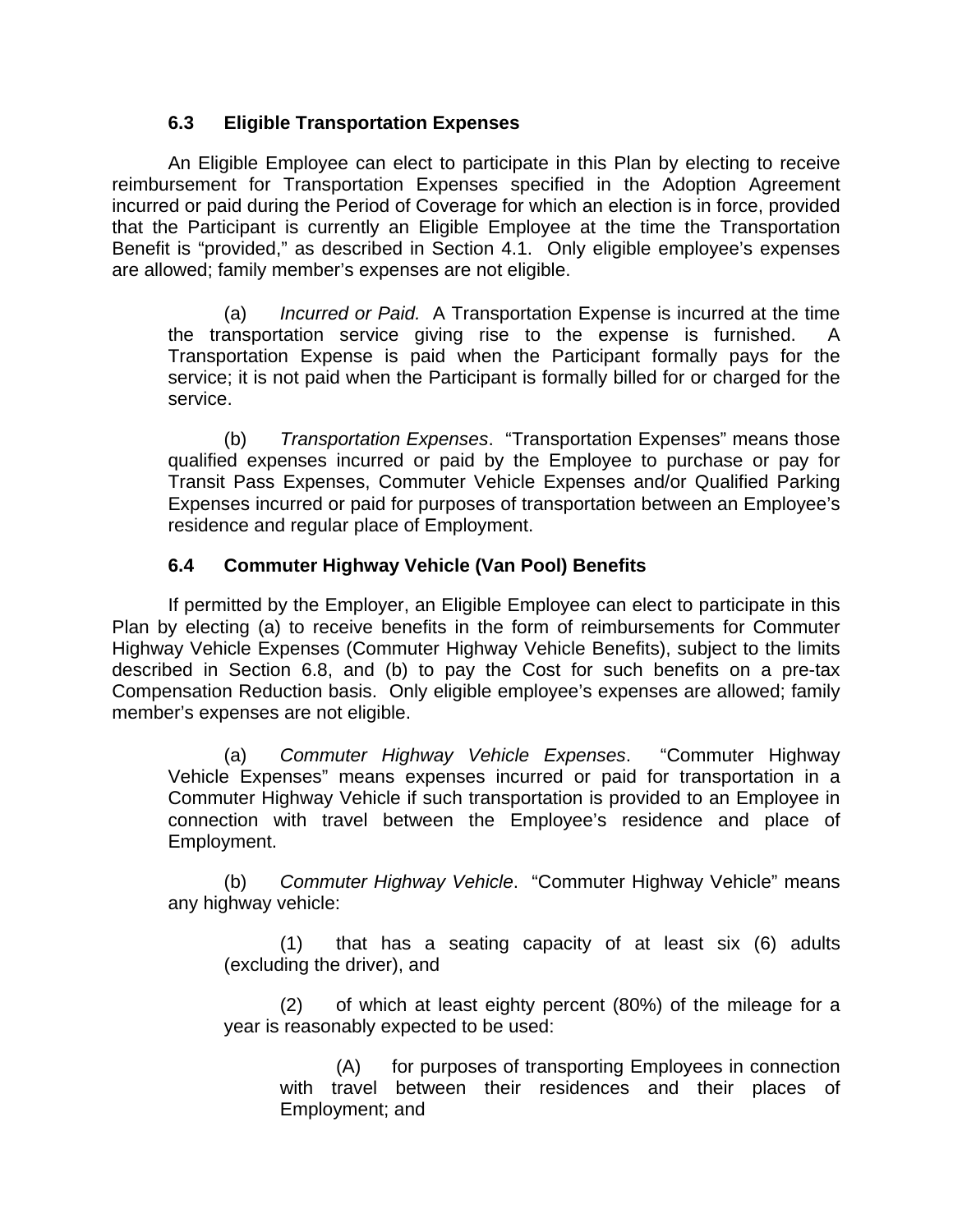(B) on trips during which the number of Employees transported for such purposes is at least one-half (1/2) of the adult seating capacity of such vehicle (excluding the driver).

#### **6.5 Transit Pass Benefits**

If permitted by the Employer, an Eligible Employee can elect to participate in this Plan by electing (a) to receive benefits in the form of reimbursements for Transit Pass Expenses (Transit Pass Benefits), subject to the limits described in Section 6.8; and (b) to pay for the Participant's share of the Cost for the such benefits on a pre-tax Compensation Reduction basis. Only eligible employee's expenses are allowed; family member's expenses are not eligible.

(a) *Transit Pass Expenses*. "Transit Pass Expenses" means expenses incurred or paid for any pass, token, fare card, voucher, or similar item (including an item exchanged for fare media) that entitles a person to transportation (or transportation at a reduced price) if such transportation is (1) on any mass transit facilities (such as a train, bus, subway, or ferry), whether or not publicly owned; or (2) provided by any person in the business of transporting persons for compensation or hire if such transportation is provided in a highway vehicle with a seating capacity of at least six adults (excluding the driver).

(b) *Cash Reimbursement for Transit Passes Only if No Voucher (defined below) is Readily Available*. A cash reimbursement may be provided for an Employee's Transit Expenses only if no Voucher (or similar item that may be exchanged only for a transit pass) is Readily Available for direct distribution by the Employer to Employees. If a Voucher is Readily Available, the Voucher shall be distributed in-kind by the Employer or by any other person on behalf of the Employer.

(c) *Readily Available.* A Voucher (or similar item) is Readily Available for direct distribution only if the Employer can obtain the Voucher from a Voucher Provider (defined below) and: (1) the average annual fare media charges that the Employer reasonably expects to incur for transit system Vouchers purchased from the Voucher Provider (disregarding reasonable and customary delivery charges imposed by the Voucher Provider—for example, not in excess of \$15) are not more than one percent (1%) of the average annual value of the Vouchers for the transit system, and (2) the Voucher Provider does not impose restrictions that effectively prevent the Employer from obtaining Vouchers appropriate for distribution to employees, such as certain advance purchase requirements, purchase quantity requirements and limitations on denominations of Vouchers, as described under Treas. Reg. §1.132-9, Q-16.

(d) *Vouchers and Voucher Providers*. "Voucher" means an instrument that may be purchased by Employers from a Voucher Provider that is accepted by one or more mass transit operators in any areas as fare media or in exchange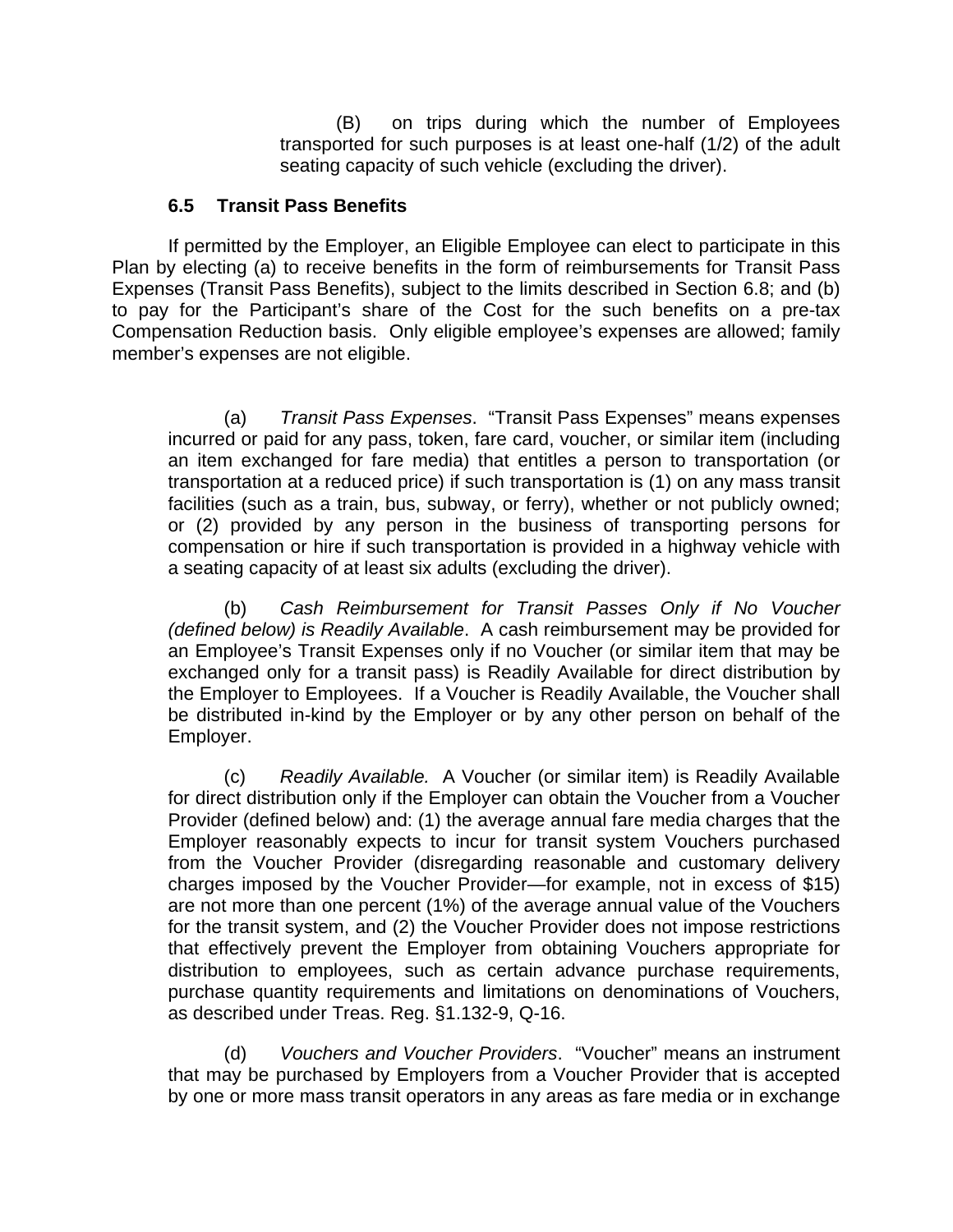for fare media. "Voucher Provider" means any person in the trade or business of selling transit system Vouchers to Employers, or any transit system or transit operator that sells Vouchers to Employers for the purpose of direct distribution to Employees. A Voucher Provider does not include a third-party administrator that administers a transit pass benefits program for an Employer using Vouchers that the Employer could obtain directly.

## **6.6 Qualified Parking Benefits**

If permitted by the Employer, an Eligible Employee can elect to participate in this Plan by electing (a) to receive benefits in the form of reimbursements for Qualified Parking Expenses (Qualified Parking Benefits), subject to the limits described in Section 6.8; and (b) to pay the Participant's share of the Cost for such benefits on a pre-tax Compensation Reduction basis. Only eligible employee's expenses are allowed; family member's expenses are not eligible.

(a) *Qualified Parking Expenses Defined*. "Qualified Parking Expenses" means expenses incurred or paid for "Qualified Parking"—that is, parking provided to an Eligible Employee by an Employer (as described in subsection (b)) either

(1) on or near the Employer's business premises (including parking on or near the Employee's regular place of Employment); or

(2) at a location from which the Employee commutes to his or her regular place of Employment, including commuting by any of the following:

(A) carpool (that is, an arrangement under which two or more individuals commute together in a motor vehicle on a regular basis);

(B) Commuter Highway Vehicle;

(C) Mass transit facilities; or

(D) Transportation provided by any person in the business of transporting persons for compensation or hire, if such transportation is provided in a Commuter Highway Vehicle.

(b) *Provided by an Employer*. Parking is provided by an Employer if: (1) the parking is on property that the Employer owns or leases; (2) the Employer pays for the parking; or (3) the Employer reimburses the Employee for parking expenses.

(c) *Exclusion From Qualified Parking Expenses*. Notwithstanding the above, Qualified Parking Expenses do not include any of the following: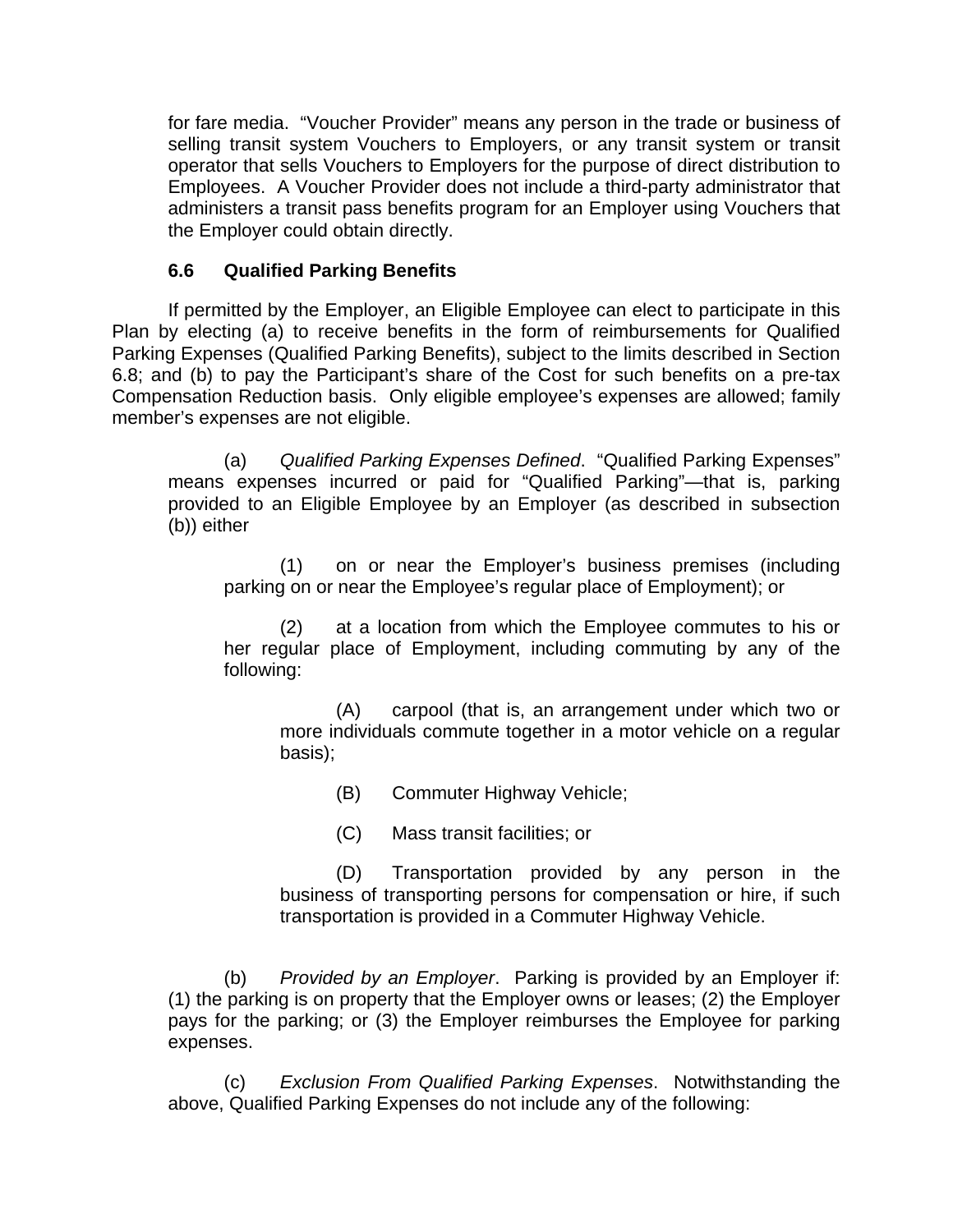(1) parking on or near property used by the Employee for residential purposes;

(2) the value of parking provided to an Employee that is excludable from his or her gross income as a working condition fringe under Code §132(a)(3); and

(3) reimbursements paid to the Employee for parking costs that are excludable from his or her gross income as an amount paid under an accountable plan under Treas. Reg §1.62-2.

## **6.7 Bicycle Commuting Fringe Benefit**

Effective January 1, 2009, the bicycle commuting fringe benefit may be offered through Code Section 132 (f). The employer may offer a maximum benefit of \$20 per month on a tax-free basis. (The \$20 is not indexed for cost-of-living changes.) Reimbursable expenses include the cost of purchasing a bicycle, bicycle improvements, repair, and storage, so long as the bicycle is regularly used for travel between the employee's residence and place of employment. Unlike other qualified transportation fringe benefits, the qualified bicycle commuting benefit cannot be funded with pre-tax compensation reductions. Reimbursements must be made during the calendar year in which the expenses are incurred or during the three months following that year in order to qualify for income exclusion.

#### **6.8 Maximum and Minimum Benefits**

(a) *Maximum Reimbursement Available; Statutory Limitations*. Payment shall be made to the Participant in cash as reimbursement for Transportation Expenses incurred or paid during the Period of Coverage for which the Participant's election is effective, provided that the other requirements of this Article VI have been complied with. No payment otherwise due to a Participant hereunder shall exceed the smallest of the following:

(1) the year-to-date Compensation Reduction and any Employer Contributions as described in Section 5.2 for reimbursement for Transportation Expenses for the Period of Coverage, less any prior reimbursements for Transportation Expenses during the Period of Coverage; or

(2) the Statutory Limits for the applicable Transportation Benefit, as defined in Section 6.8.

(b) *Maximum and Minimum Dollar Limits*. The maximum monthly benefit amount that a Participant may elect to receive under this Plan in the form of reimbursements for Transportation Expenses incurred or paid in any Period of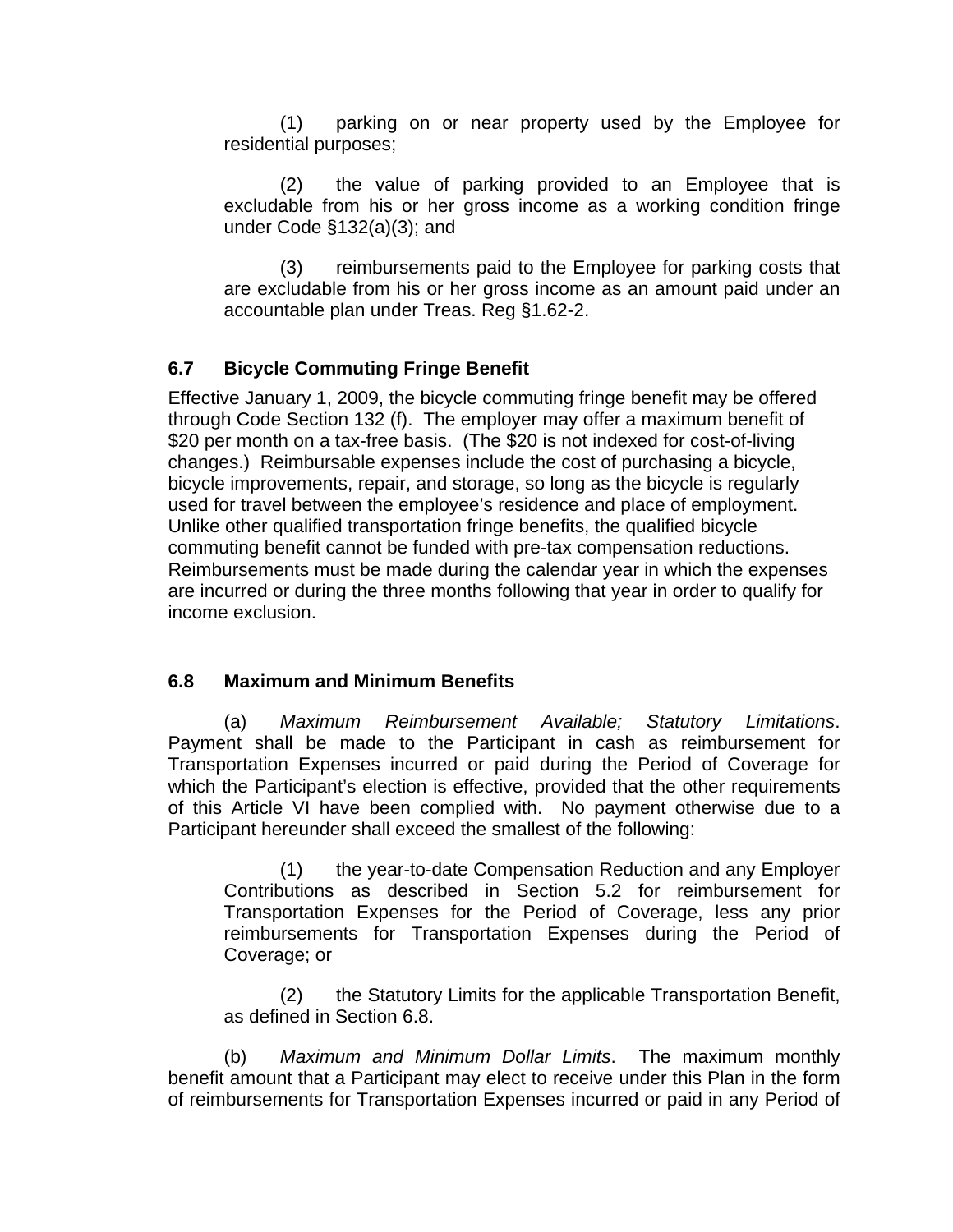Coverage shall be the combined applicable statutory monthly limits described in Section 6.8 for Commuter Highway Vehicle Benefits, Transit Pass Benefits and Qualified Parking Benefits, subject to the other limitations described above. The minimum monthly benefit amount that a Participant may elect to receive under this Plan in the form of reimbursements for Transportation Benefits in any Period of Coverage shall be \$25.

#### **6.9 Monthly Statutory Limits for Transportation Benefits**

(a) *Monthly Limit for Qualified Parking Expenses*. Reimbursements for Qualified Parking Expenses will not exceed the monthly value as set forth in Code §132(f), as adjusted for inflation. If an Employee obtains a qualified parking space as a result of membership in a car pool or van pool, the monthly limit for Qualified Parking Expenses shall apply to the individual designated as the "prime member" in accordance with Treas. Reg. §1.132-9, Q/A-22.

(b) *Combined Monthly Limit for Transit Pass Expenses and Commuter Highway Vehicle Expenses*. Reimbursements for combined expenses for Transit Pass Expenses and Commuter Highway Vehicle Expenses will not exceed the monthly value as set forth in Code §132(f), as adjusted for inflation. Notwithstanding the foregoing, the limitation set forth in this Section 6.8(b) shall not be exceeded where Vouchers are distributed in advance for more than one (1) month but not more than twelve (12) months so long as the limitation is met by taking into account the monthly limit for all months for which the Vouchers are distributed. Additionally, in the case of a Voucher that is valid for more than one (1) month, the value of the Voucher shall be decided by the number of months for which it is valid for purposes of determining whether the Voucher exceeds the limitation.

(c) *Calculating Limits Where Benefits Are Provided for More Than One Month.* The Employer may reimburse Employees for Transportation Expenses incurred in more than one month, provided that the reimbursement for each month is calculated separately and does not exceed the applicable statutory monthly limit.

(d) *Valuation of Transportation Benefits*. All Transportation Benefits shall be valued in accordance with Treas. Reg. §1.132-9, Q-8, -9, -20 and –20, as applicable.

## **6.10 Establishment of Account**

The Administrator will establish and maintain an account (Transportation Account) with respect to each Participant who has elected to participate in the Plan, but it will not create a separate fund or otherwise segregate assets for this purpose. The Transportation Account will be merely a recordkeeping account with the purpose of keeping track of contributions and determining forfeitures under Section 6.10.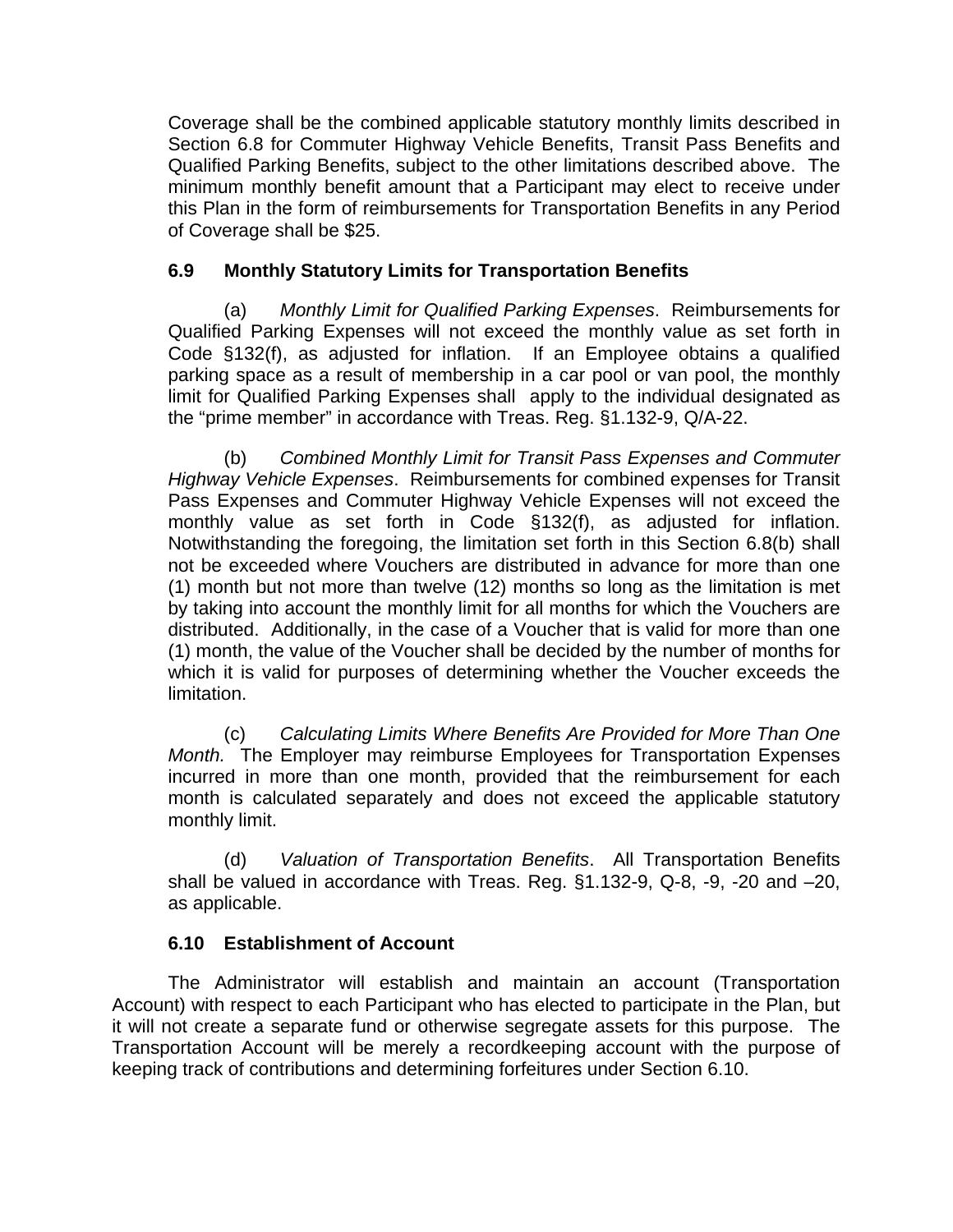(a) *Crediting of Accounts*. A Participant's Transportation Account will be credited periodically during each Period of Coverage with an amount equal to the Participant's Compensation Reductions elected to be allocated to such Account.

(b) *Debiting of Accounts*. A Participant's Transportation Account will be debited during each Period of Coverage for any reimbursement of Transportation Expenses incurred or paid during the Period of Coverage.

## **6.71 Carry-Over Rule; Forfeiture of Accounts**

(a) *Carry-Over of Unused Amounts Where Participating in Plan*. If any balance remains in the Participant's Transportation Account for a Period of Coverage after all reimbursements have been made for the Period of Coverage, and the Participant continues to participate in the Plan following such Period of Coverage, such balance shall be carried over to reimburse the Participant for Transportation Expenses incurred or paid during a subsequent Period of Coverage.

(b) *Forfeiture of Unused Amounts Where Participant Ceases to Participate and/or Does Not Cash Checks*. If any balance remains in the Participant's Transportation Account for a Period of Coverage after all reimbursements have been made for the Period of Coverage, and the Participant does not continue to participate in the Plan following such Period of Coverage (for example, because of termination of employment), such balance shall not be carried over to reimburse the Participant for Transportation Expenses incurred or paid during a subsequent Period of Coverage. The Participant shall forfeit all rights with respect to such balance. In addition, any Account benefit payments that are unclaimed (e.g., uncashed benefit checks) by the close of the Plan Year following the Period of Coverage in which the Transportation Expense was incurred or paid shall be forfeited and applied as described above.

(c) *Use of Forfeitures*. All unused amounts under this Plan shall be forfeited to the Employer.

## **6.82 Reimbursement Procedure**

(a) *Timing*. Within a reasonable period of time not to exceed 90 days after receipt by the Administrator of a reimbursement claim from a Participant, the Employer will reimburse the Participant for the Participant's Transportation Expenses (if the Administrator approves the claim), or the Administrator will notify the Participant that his or her claim has been denied.

(b) *Claims Substantiation.* A Participant who has elected to receive Transportation Benefits for Period of Coverage may apply for reimbursement by submitting an application in writing to the Administrator in such form as the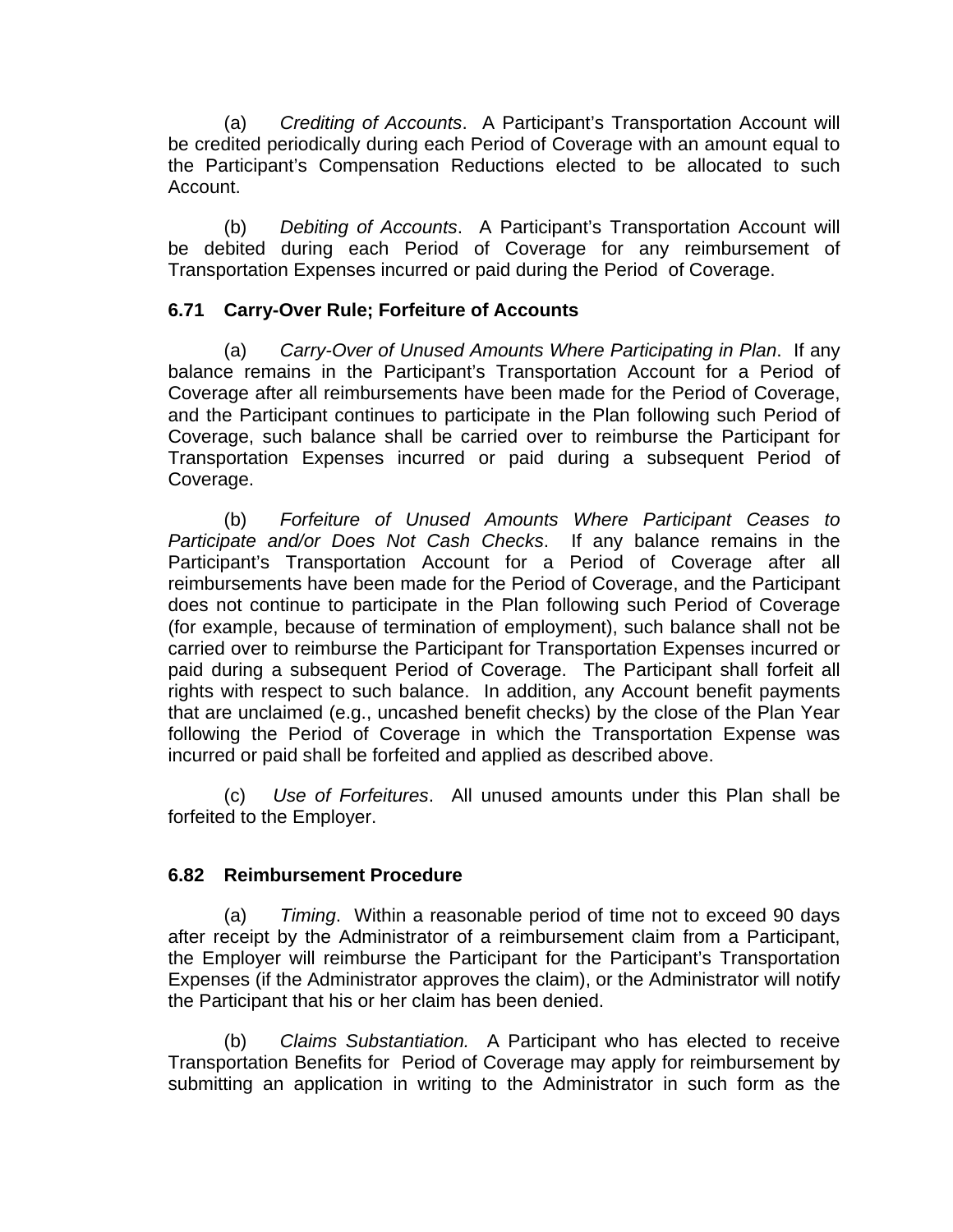Administrator may prescribe, but in no event later than 180 days following the date on which the Transportation Expense was incurred or paid, setting forth:

- (1) the name of the Participant incurring the Expenses;
- (2) the nature and date of the Expenses incurred or paid;
- (3) the amount of the required reimbursement;

(4) the name of the person, organization or entity to whom the Expense was or is to be paid; and

(5) a statement that such Expenses have not otherwise been reimbursed and are not reimbursable through any other source.

The application shall be accompanied by bills, invoices, statements from an independent third party, parking receipts, used transit passes, or other evidence of payment showing the amounts of such Transportation Expenses, together with any additional documentation that the Administrator may request. The information requested from the Employee may vary depending on the facts and circumstances surrounding the Expenses, including the method of payment and the particular transportation method used by the Employee. For example, where no third party is able to provide a statement, the Administrator may accept Employee certification. Except for the final reimbursement claim for a Period of Coverage, no claim for reimbursement may be made unless and until the aggregate claims for reimbursement is at least \$25.

(c) *Claims Denied*. For reimbursement claims that are denied, see Section 8.9.

## **6.93 Reimbursements After Termination**

 When a Participant ceases to be a Participant as described under Section 3.2, the Participant's Compensation Reductions will terminate, as will the Participant's election to receive reimbursements, subject to the following: such Participant (or the Participant's estate) may claim reimbursement for any Transportation Expenses incurred or paid during the Period of Coverage prior to termination, provided that the Participant (or the Participant's estate) files a claim no later than the earliest to occur of (a) 180 days following the date on which the Transportation Expenses were incurred or paid, and (b) 90 days after the Participant ceases to be a Participant. Amounts remaining in the Employee's Transportation Account shall be forfeited in accordance with Section 6.10. The value of transit passes provided to an Employee with respect to a month in which the individual is not an Employee is included in the Employee's wages for income tax purposes pursuant to Treas. Reg. §1.132-9, Q/A-9.

## **ARTICLE VII**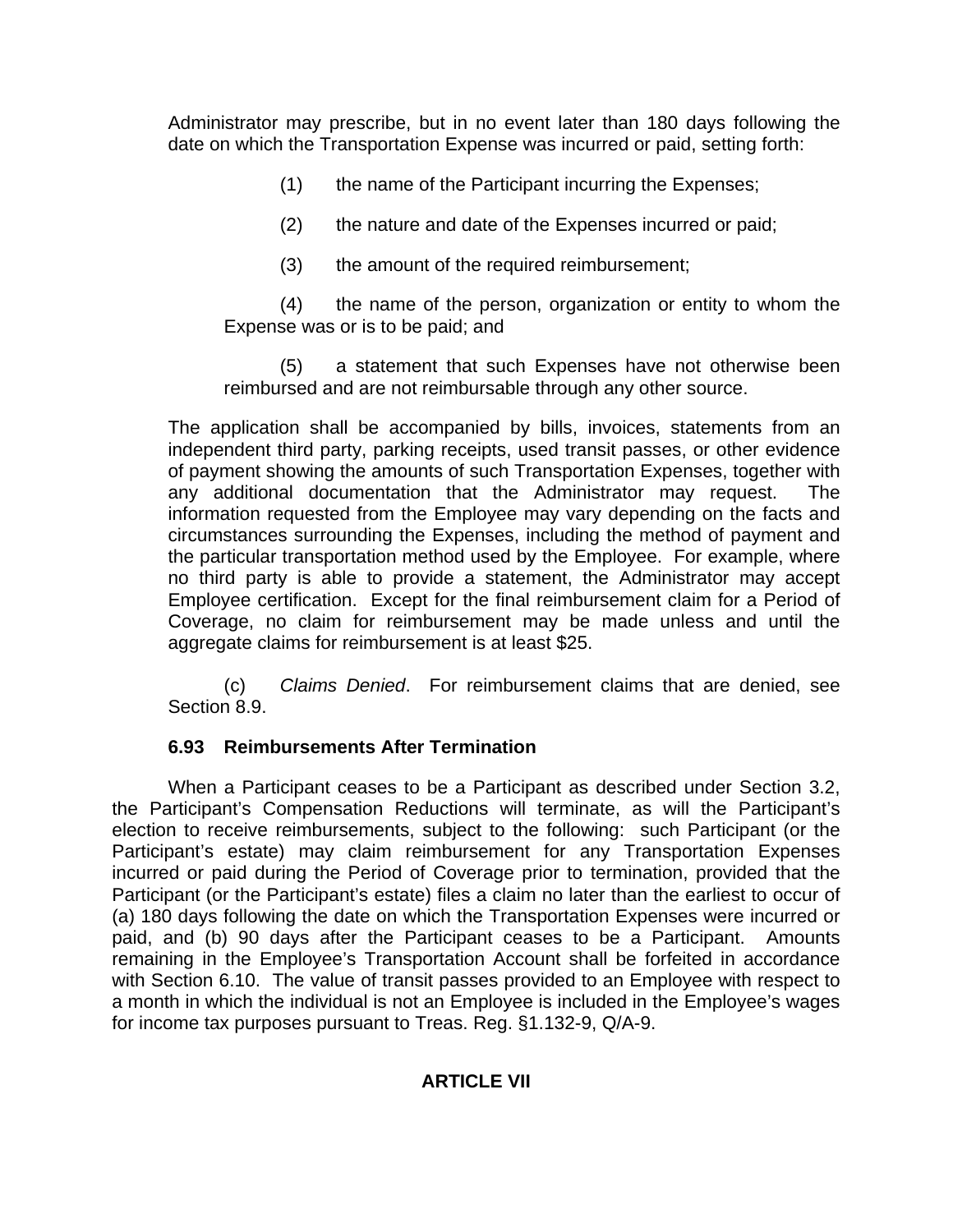#### **RECORDKEEPING AND ADMINISTRATION**

#### **7.1 Administrator**

The administration of this Plan shall be under the supervision of the Administrator. It is the principal duty of the Administrator to see that this Plan is carried out, in accordance with its terms, for the exclusive benefit of persons entitled to participate in this Plan.

#### **7.2 Powers of the Administrator**

The Administrator shall have such duties and powers as it considers necessary or appropriate to discharge its duties. It shall have the exclusive right to interpret the Plan and to decide all matters there under, and all determinations of the Administrator with respect to any matter hereunder shall be conclusive and binding on all persons. Without limiting the generality of the foregoing, the Administrator shall have the following discretionary authority:

(a) to construe and interpret this Plan, including all possible ambiguities, inconsistencies and omissions in the Plan and related documents, and to decide all questions of factor, questions relating to eligibility and participation, and questions of benefits under this Plan;

(b) to prescribe procedures to be followed and the forms to be used by Employees and Participants to make elections pursuant to this Plan;

(c) to prepare and distribute information explaining this Plan and the benefits under this Plan in such manner as the Administrator determines to be appropriate;

(d) to request and receive from all Employees and Participants such information as the Administrator shall from time to time determine to be necessary for the proper administration of this Plan;

(e) to furnish each Employee and Participant with such reports with respect to the administration of this Plan as the Administrator determines to be reasonable and appropriate, including appropriate statements setting forth the amounts by which a Participant's Compensation has been reduced in order to provide benefits under the Plan;

(f) to receive, review and keep on file such reports and information concerning the benefits covered by this Plan as the Administrator determines from time to time to be necessary and proper;

(g) to appoint and employ such individuals or entities to assist in the administration of this Plan as it determines to be necessary or advisable, including legal counsel and benefit consultants;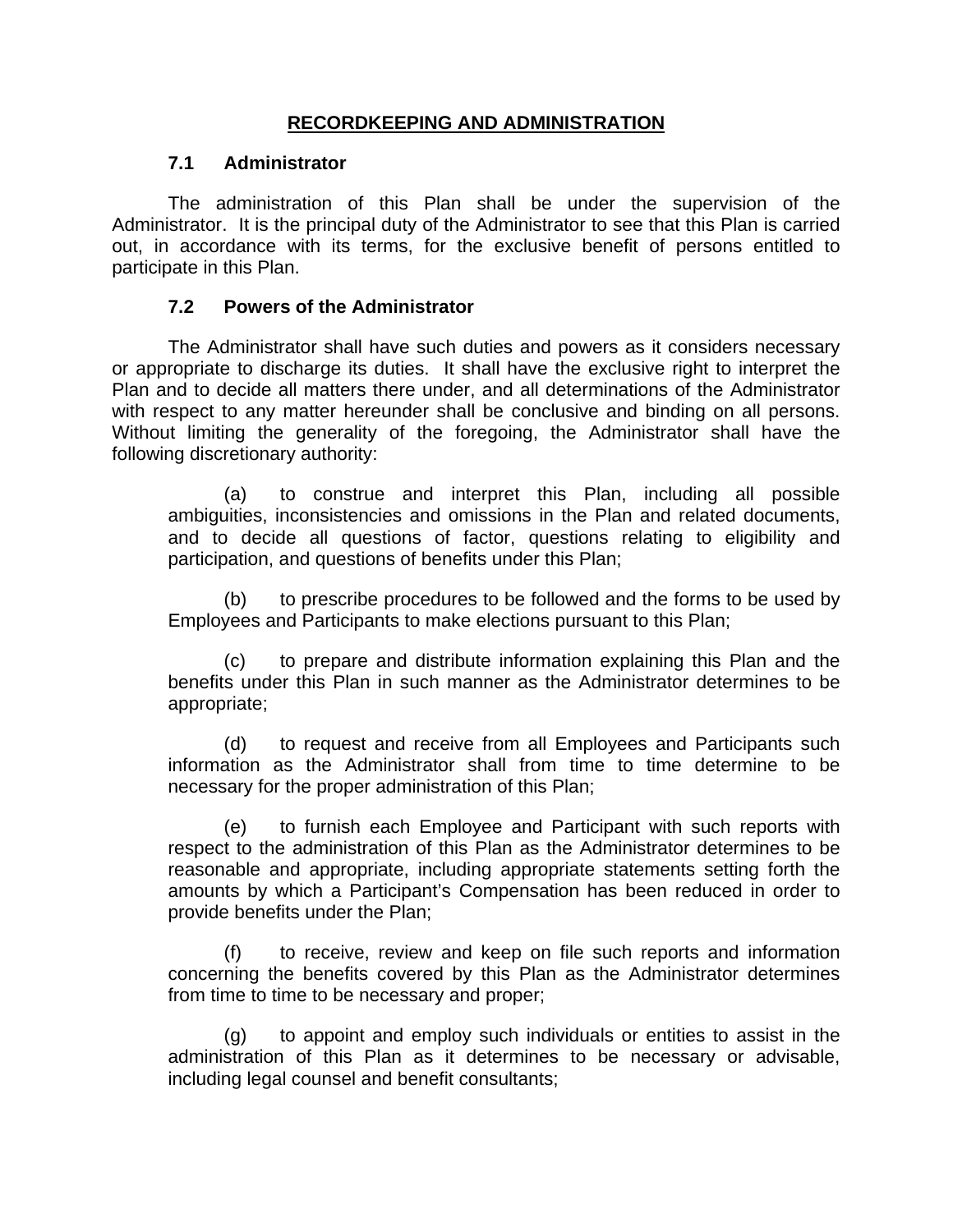(h) to sign documents for the purposes of administering this Plan, or to designate an individual or individuals to sign documents for the purposes of administering this Plan; and

(i) to maintain the books of accounts, records, and other data in the manner necessary for proper administration of this Plan and to meet any applicable disclosure and reporting requirements.

## **7.3 Reliance on Participant, Tables, etc.**

The Administrator may rely upon the direction, information or election of a Participant as being proper under the Plan and shall not be responsible for any act or failure to act because of a direction or lack of direction by a Participant. The Administrator will also be entitled, to the extent permitted by law, to rely conclusively on all tables, valuations, certificates, opinions and reports that are furnished by accountants, attorneys, or other experts employed or engaged by the Administrator.

## **7.4 Provision for Third-Party Plan Service Providers**

The Administrator may employ the services of such persons as it may deem necessary or desirable in connection with the operation of the Plan. Unless otherwise provided in the service agreement, obligations under this Plan shall remain the obligation of the Employer.

## **7.5 Liability**

 To the extent permitted by law, the Administrator shall not incur ay liability for any acts or for failure to act except for its own willful misconduct or willful breach of this Plan.

## **7.6 Inability to Locate Payee**

If the Administrator is unable to make payment to any Participant or other person to whom a payment is due under the Plan because it cannot ascertain the identity or whereabouts of such Participant or other person after reasonable efforts have been made to identify or locate such person, then such payment and all subsequent payments otherwise due to such Participant or other person shall be forfeited following a reasonable time after the date any such payment first became due.

## **7.7 Effect of Mistake**

In the event of a mistake as to the eligibility or participation of an Employee, or the allocations made to the account of any Participant, or the amount of benefits paid to or to be paid to a Participant or other person, the Administrator shall, to the extent it deems possible, cause to be allocated or cause to be withheld or accelerated, or otherwise make adjustment of, such amounts as it will in its judgment accord to such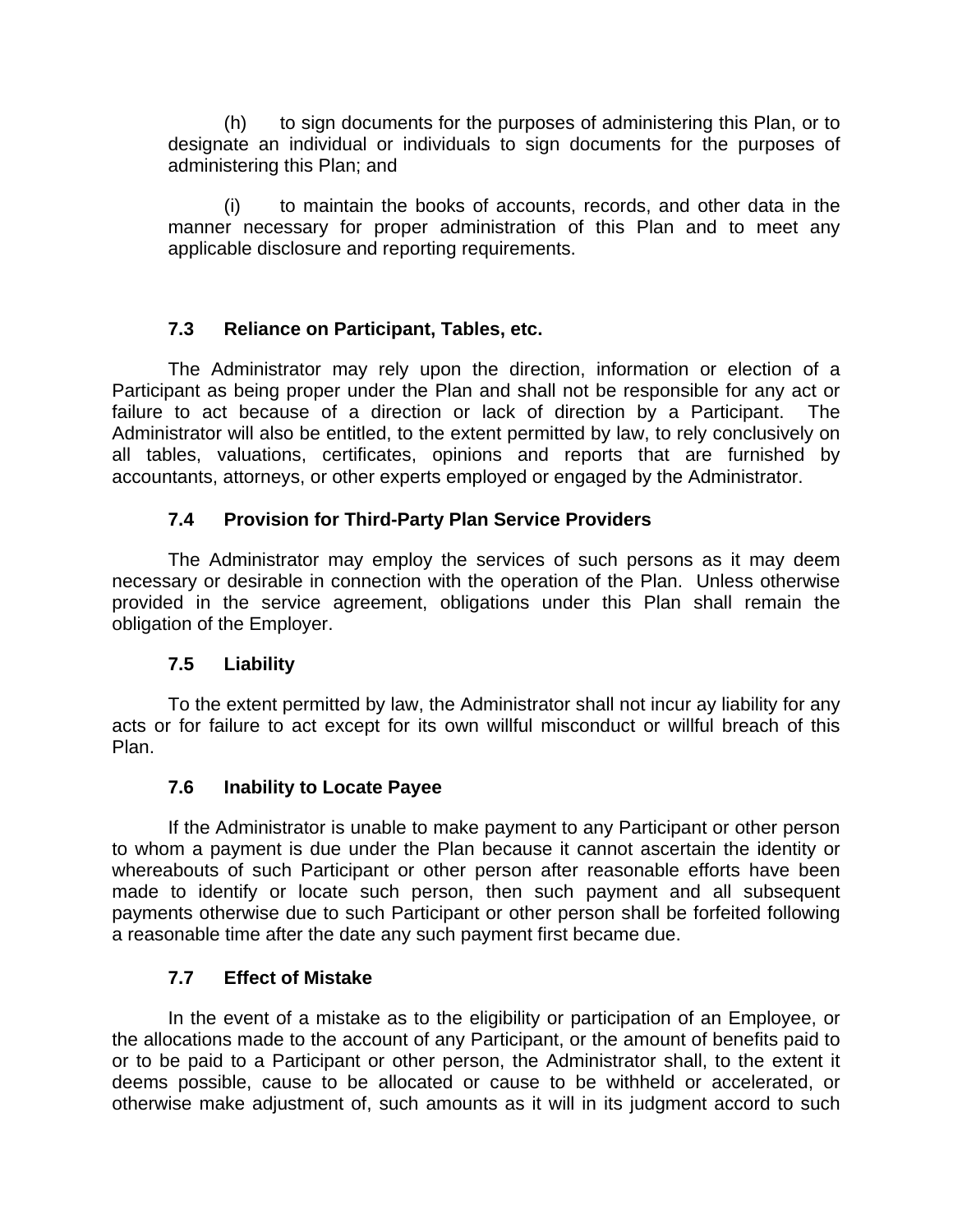Participant or other person the credits to the account or distributions to which he or she is properly entitled under the Plan. Such action by the Administrator may include withholding of any amounts due to the Plan or the Employer from Compensation paid by the Employer.

## **ARTICLE VIII**

## **GENERAL PROVISIONS**

#### **8.1 Expenses**

All reasonable expenses incurred or paid in administering the Plan may be paid by the Employer.

#### **8.2 No Contract of Employment**

Nothing herein contained is intended to be or shall be construed as constituting a contract or other arrangement between any Employee and the Employer to the effect that such Employee will be employed for any specific period of time.

## **8.3 Amendment and Termination**

This Plan has been established with the intent of being maintained for an indefinite period of time. Nonetheless, the Employer may amend or terminate all or any part of this Plan at any time by the appropriate representatives of the Employer, and any such amendment or termination will automatically apply to Related Employers that are participating in this Plan.

## **8.4 Governing Law**

This Plan shall be construed, administered and enforced according to the laws of the state of the Employer's principal business location as specified in the Adoption Agreement, to the extent not superseded by the Code or any other federal law.

## **8.5 Code Compliance**

It is intended that this Plan meet all applicable requirements of the Code, and of all regulations issued there under. This Plan shall be construed, operated and administered accordingly, and in the event of any conflict between any part, clause or provision of this Plan and the Code, the provisions of the Code shall be deemed controlling, and any conflicting part, clause or provision of this Plan shall be deemed superseded to the extent of the conflict.

## **8.6 No Guarantee of Tax Consequences**

Neither the Administrator nor the Employer makes any commitment or guarantee that any amounts paid to or for the benefit of a Participant under this Plan will be excludable from the Participant's gross income for federal, state or local income tax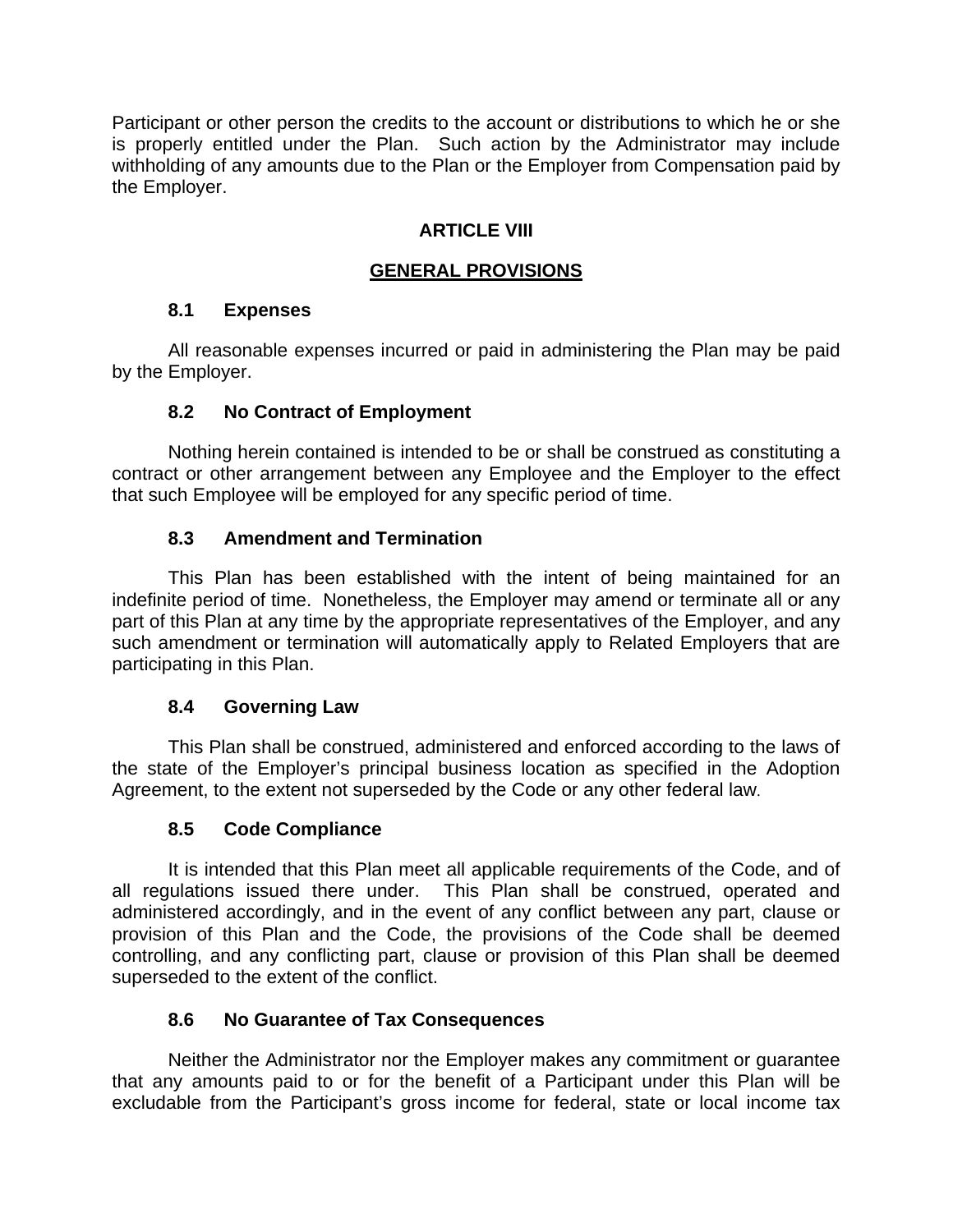purposes. It shall be the obligation of each Participant to determine whether each payment under this Plan is excludable from the Participant's gross income for federal, state and local income tax purposes, and to notify the Administrator if the Participant has any reason to believe that such payment is not so excludable.

## **8.7 Indemnification of Employer**

If any Participant receives one or more payments or reimbursements under Article VI that are not for Transportation Expenses, such Participant shall indemnify and reimburse the Employer for any liability that it may incur for failure to withhold federal income taxes, Social Security taxes, or other taxes from such payments or reimbursements.

## **8.8 Non-Assignability of Rights**

The right of any Participant to receive any reimbursement under this Plan shall not be alienable by the Participant by assignment or any other method and shall not be subject to claims by the Participant's creditors by any process whatsoever. Any attempt to cause such right to be so subjected will not be recognized, except to the extent as required by law.

## **8.9 Procedure If Benefits Are Denied Under This Plan**

 If a claim for reimbursement under this Plan is wholly or partially denied, a written notice of adverse benefit determination shall be furnished to the claimant within a reasonable period of time, not to exceed 90 days after receipt of the claim by the Administrator. Upon receipt of an adverse benefit determination, the claimant may, within 60 days appeal in writing the denial to the Administrator (seeking reconsideration of the denial). This appeal step is a prerequisite to pursuing any other avenues of relief.

## **8.10 Headings**

The headings of the various Articles and Sections (but not subsections) are inserted for convenience of reference and are not to be regarded as part of this Plan or as indicating or controlling the meaning or construction of any provision.

## **8.11 Plan Provisions Controlling**

In the event that the terms or provisions of any summary or description of this Plan, or of any other instrument, are in any construction interpreted as being in conflict with the provisions of this Plan as set forth in this document, the provisions of this Plan shall be controlling.

## **8.12 Severability**

 Should any part of this Plan subsequently be invalidated by a court of competent jurisdiction, the remainder of the Plan shall be given effect to the maximum extent possible.